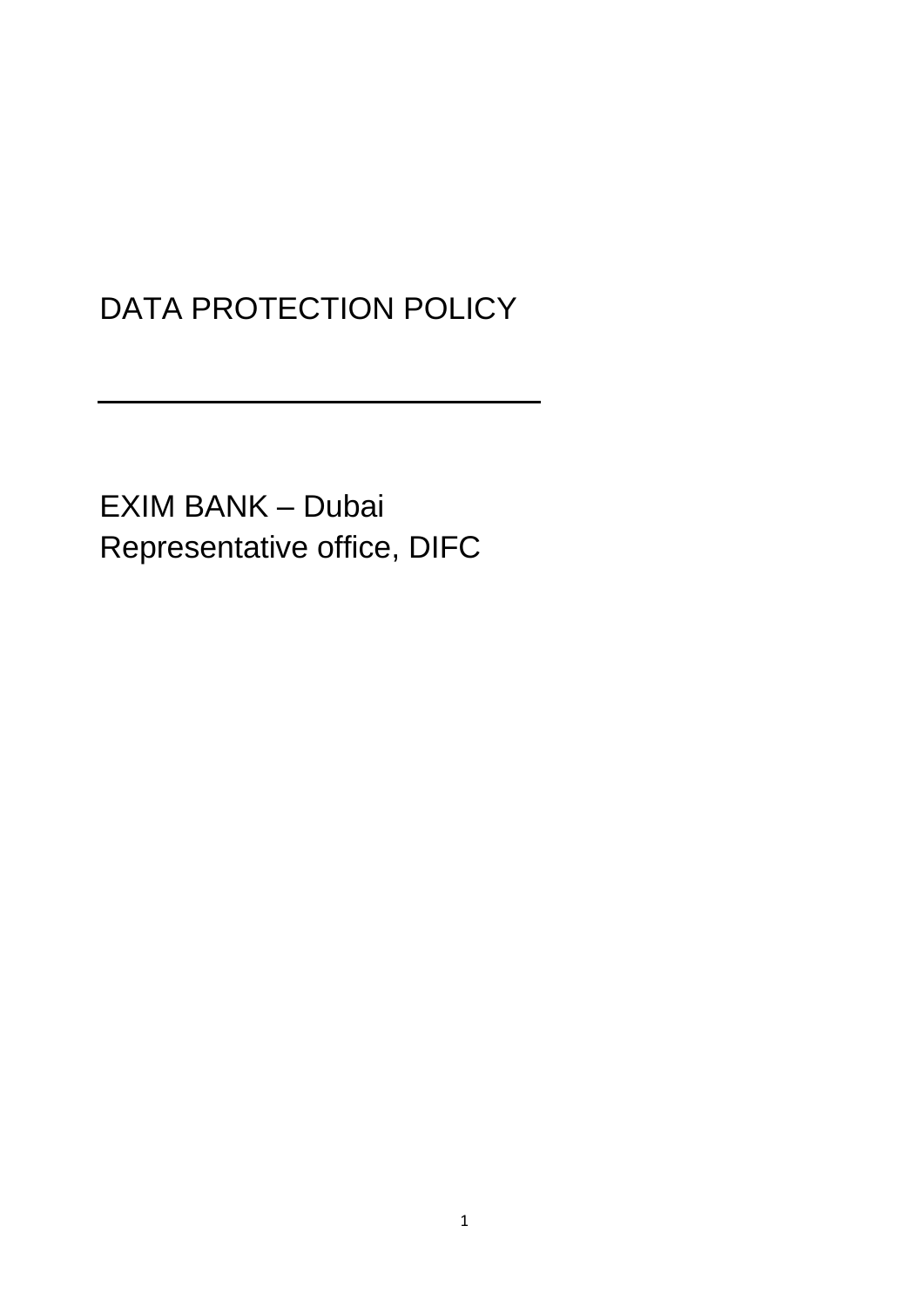Contents

|      | 1.1                                                                     |  |  |
|------|-------------------------------------------------------------------------|--|--|
|      | 1.2                                                                     |  |  |
|      |                                                                         |  |  |
|      | 2.1                                                                     |  |  |
|      | 2.2                                                                     |  |  |
| 3.   |                                                                         |  |  |
| 4.   |                                                                         |  |  |
| 5.   |                                                                         |  |  |
| 5.1  |                                                                         |  |  |
|      | Lawful basis for Processing Special Categories of Personal Data7<br>5.2 |  |  |
| 6.   |                                                                         |  |  |
| 6.1  |                                                                         |  |  |
|      | 6.2                                                                     |  |  |
|      | 6.3                                                                     |  |  |
|      | 6.4                                                                     |  |  |
| 7.   | Processing of Personal Data on the basis of consent 11                  |  |  |
| 8.   |                                                                         |  |  |
| 9.   |                                                                         |  |  |
| 10.  |                                                                         |  |  |
|      | 10.1 Transfers to a jurisdiction with adequate level of protection 13   |  |  |
|      | 10.2 Transfers in the absence of adequate level of protection 14        |  |  |
| 11.  | Safeguarding and maintaining confidentiality of Personal Data15         |  |  |
| 12.  |                                                                         |  |  |
| 13.  |                                                                         |  |  |
|      | 13.1                                                                    |  |  |
|      | Right to access, rectification and erasure of Personal Data17<br>13.2   |  |  |
|      | 13.3                                                                    |  |  |
|      | 13.4                                                                    |  |  |
|      | 13.5                                                                    |  |  |
|      | 13.6 Automated individual decision-making, including Profiling20        |  |  |
| 13.7 |                                                                         |  |  |
|      | 13.8                                                                    |  |  |
| 14.  |                                                                         |  |  |
|      | 14.1                                                                    |  |  |
|      | 14.2                                                                    |  |  |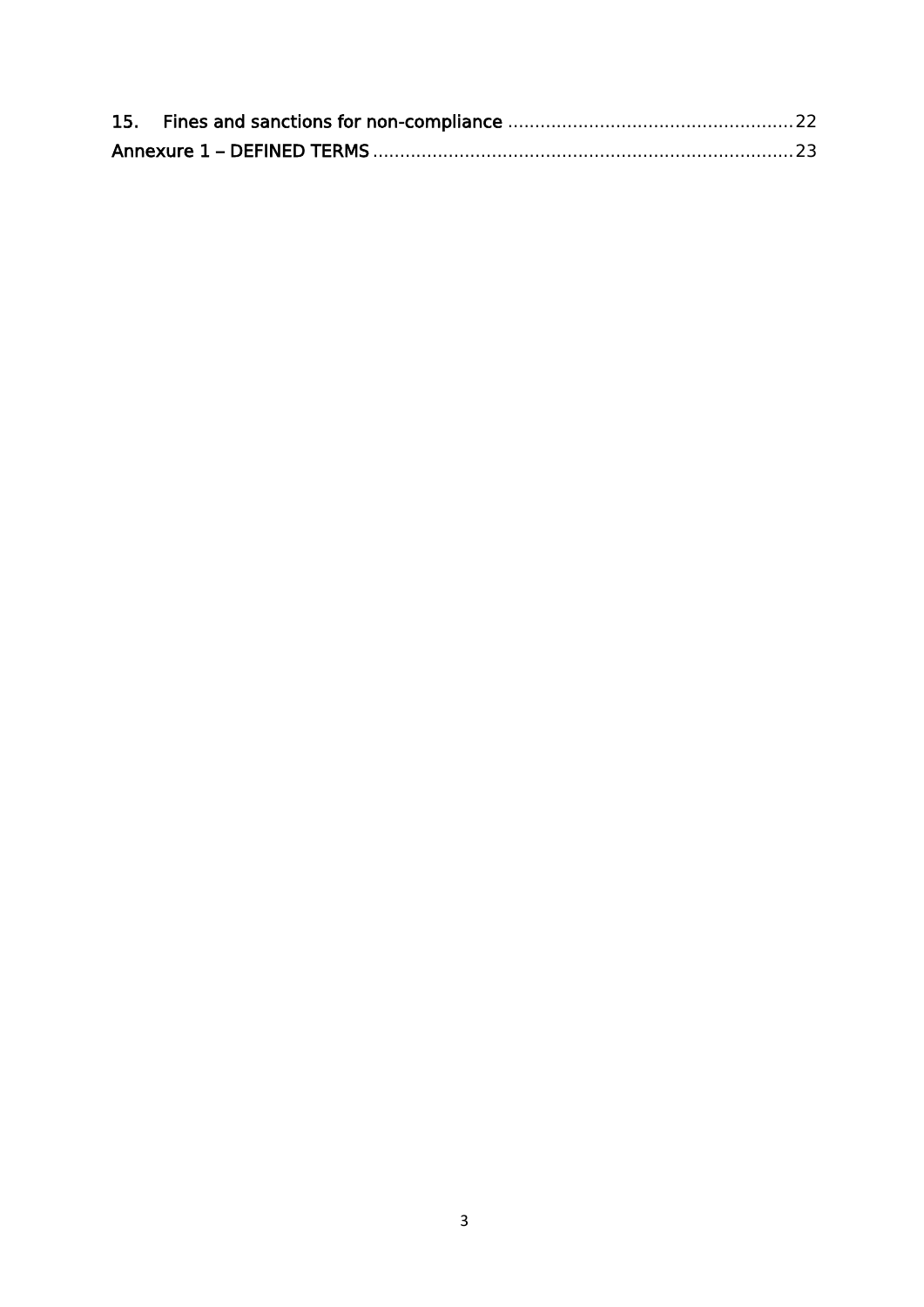# <span id="page-3-0"></span>1. Background

## <span id="page-3-1"></span>1.1 The DIFC Data Protection regime

The [DIFC Data Protection Law](https://www.difc.ae/business/laws-regulations/legal-database/data-protection-law-difc-law-no-5-2020/) (DIFC Law No. 5 of 2020, as may be amended) (the "Law") was enacted in 2020 with effect from  $1<sup>st</sup>$  July 2020, and repealed the earlier law, DIFC Law No. 1 of 2007 (the "Previous Law"). In addition, the DIFC has also issued the [Data Protection Regulations 2020](https://www.difc.ae/download_file/3936/11953/) (the "Regulations") under the Law, as well as detailed [Guidance,](https://www.difc.ae/business/operating/data-protection/guidance/) [Templates](https://www.difc.ae/business/operating/data-protection/forms-fees/) and other [useful information](https://www.difc.ae/business/operating/data-protection/) in order to ensure compliance with the Law.

The Law is administered by the DIFC Commissioner of Data Protection (the "Commissioner"), and applies in the jurisdiction of the DIFC as follows:

- to the Processing of Personal Data by automated means;
- to the Processing of Personal Data other than by automated means where the Personal Data forms part of a Filing System or is intended to form part of a Filing System;
- to the Processing of Personal Data by a Controller or Processor incorporated in the DIFC, regardless of whether the Processing takes place in the DIFC or not;
- to a Controller or Processor, regardless of its place of incorporation, that Processes Personal Data in the  $DIFC<sup>1</sup>$  as part of stable arrangements, other than on an occasional basis, in the context of its Processing activity in the DIFC, including transfers of Personal Data out of the DIFC.

The Law does not apply to Processing of Personal Data by natural persons in the course of a purely personal or household activity that has no connection to a commercial purpose.

This Policy applies to the Bank in the context of its Processing activity in the DIFC through the Bank's Representative Office.

## <span id="page-3-2"></span>What is Personal Data?

Personal Data is any information referring to an identified or Identifiable Natural Person. In the context of Processing of Personal Data, the identified or Identifiable Natural Person to whom the relevant Personal Data relates is known as the Data Subject.

Additional protection is afforded under the Law to Special Categories of Personal Data, i.e. Personal Data revealing or concerning (directly or indirectly) racial or ethnic origin, communal origin, political affiliations or opinions, religious or philosophical beliefs, criminal record, trade-union membership and health or sex life and including genetic data and biometric data where it is used for the purpose of uniquely identifying a natural person.

 $1$  Processing "in the DIFC" occurs when the means or personnel used to conduct the Processing activity are physically located in the DIFC, and Processing "outside the DIFC" is to be interpreted accordingly.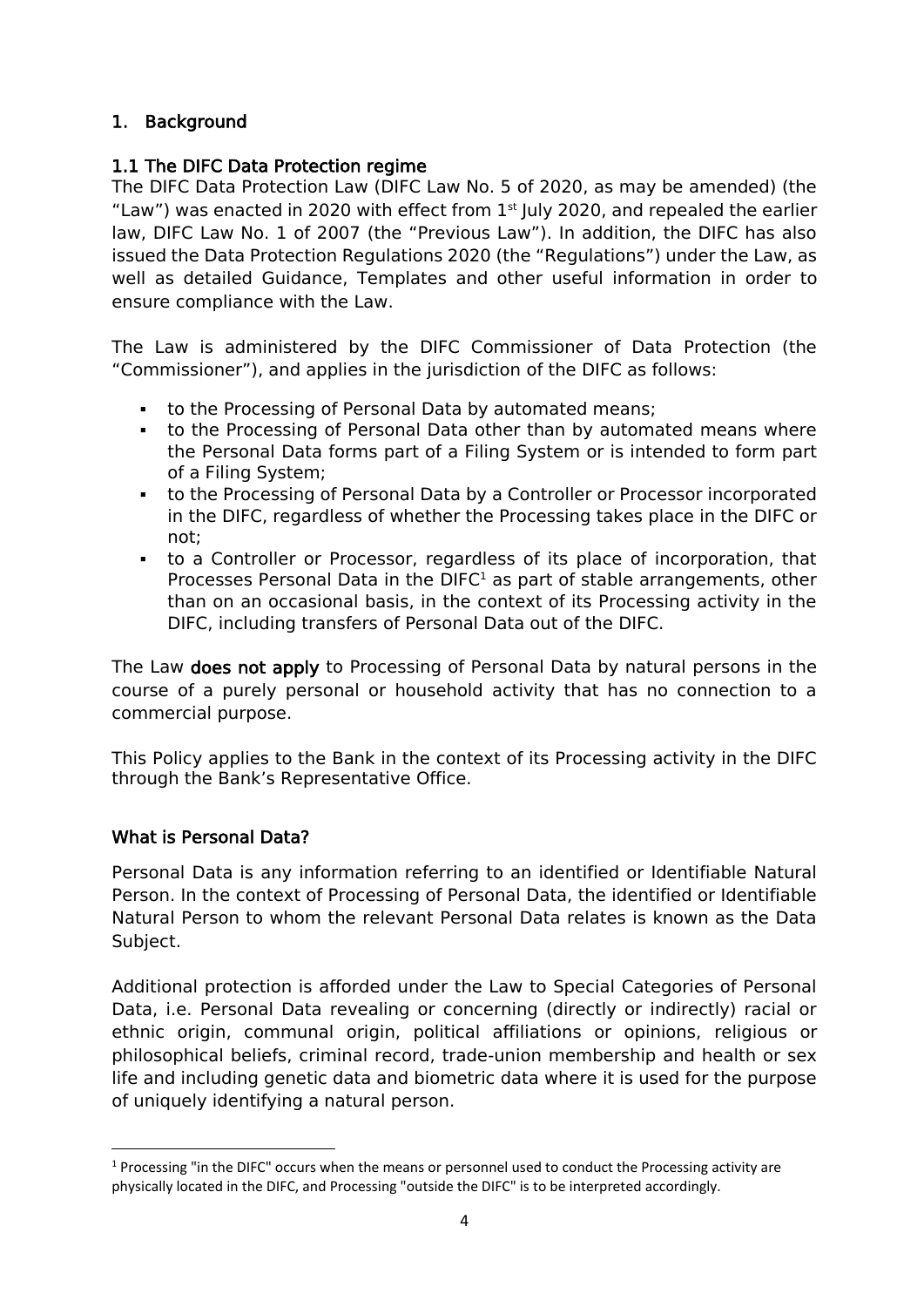# <span id="page-4-0"></span>2. This Data Protection Policy

# <span id="page-4-1"></span>2.1 Responsibility for Compliance

With reference to the Law, this Data Protection Policy (the "Policy") documents the policies and procedures relating to the Processing of Personal Data applicable to all personnel of EXIM Bank (the "Bank", "we", "us" or "our") to the extent of Processing activities in the DIFC. Where capitalized terms in this Policy have specific definitions in the Law, such definitions have been detailed in Annexure 1 of this Policy.

This Policy has been designed in line with the principle of "data protection by design and by default". The Bank ensures that it Processes Personal Data in line with principles such as data minimization at the time of determining the means for Processing and at the time of Processing itself. The Bank also ensure that, by default, only Personal Data necessary for a specified purpose is Processed and Personal Data is made accessible only to specific persons involved in the Processing of that Personal Data.

It is the responsibility of each employee of the Bank to understand their obligations under the Law and this Policy, and to ensure compliance with the Law when Processing any Personal Data in the performance of their duties. All employees must ensure that the confidentiality of Personal Data, particularly Personal Data relating to clients, is safeguarded appropriately. Any contraventions of the Law or this Policy by an employee may result in financial or other penalties imposed by the DIFC or disciplinary action against employee per HR policy.

## <span id="page-4-2"></span>2.2 Contact Details for Data Protection matters

Any queries relating to the Bank's Processing activities or other matters under this Policy or the Law should be referred to Resident Representative by email (eximdubai@eximbankindia.in).

## <span id="page-4-3"></span>3. Data Protection Notification

In accordance with the Law, the Bank submits a Notification of Personal Data Operations (the "Notification") on an annual basis to notify the Commissioner of its Personal Data Processing activities.

Where the Bank commences Processing Personal Data in a manner different to that described in the most recent Notification, the Bank shall submit an updated Notification to the Commissioner within fourteen (14) days of such event.

A summary of the Bank's Notification is available on the Bank's DIFC Public Register page.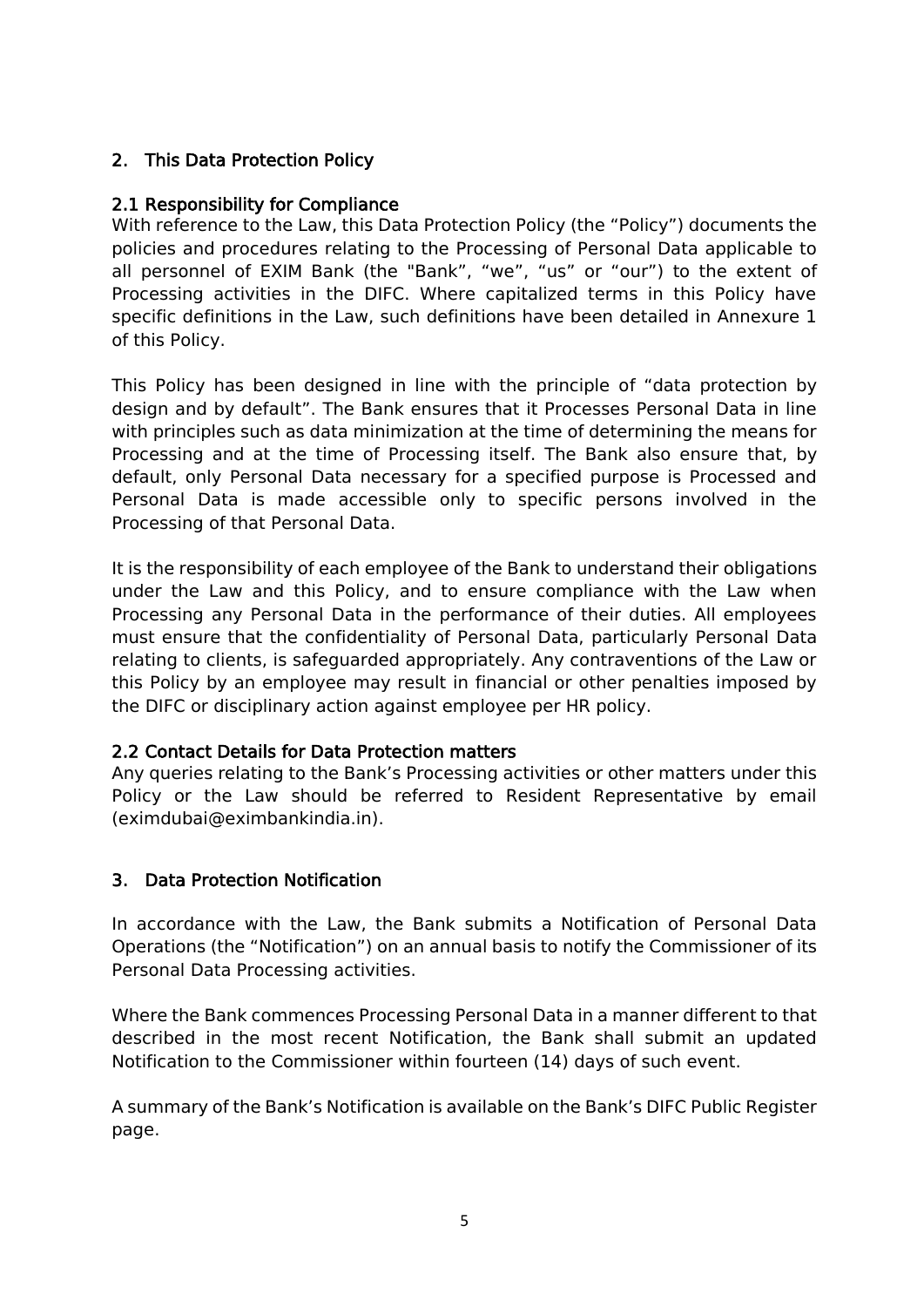## <span id="page-5-0"></span>4. Principles for legitimate and lawful Processing

In accordance with the Law, all Personal Data Processed by the Bank must be:

- Processed in accordance with a specified lawful basis under the Law (as described in Section 5 of this Policy);
- Processed lawfully, fairly and in a transparent manner in relation to a Data Subject;
- Processed for specified, explicit and legitimate purposes determined at the time of collection of Personal Data, in a way that is not incompatible with those purposes and that is relevant and limited to what is necessary in relation to those purposes;
- Processed in accordance with the application of Data Subject rights under the Law;
- accurate and, where necessary, kept up to date, including via erasure or rectification, without undue delay;
- kept in a form that permits identification of a Data Subject for no longer than is necessary for those purposes determined at the time of collection of Personal Data; and
- kept secure, including being protected against unauthorised or unlawful Processing (including transfers), and against accidental loss, destruction, or damage, using appropriate technical or organisational measures

## <span id="page-5-1"></span>5. Lawfulness of Processing

## <span id="page-5-2"></span>5.1 Lawful basis for Processing Personal Data

The Bank may only Process Personal Data where any one or more of the following lawful bases for Processing is applicable:

- a Data Subject has given consent to the Processing of relevant Personal Data for specified purposes, in accordance with the conditions for consent-based Processing under the Law;
- Processing is necessary for the performance of a contract to which a Data Subject is a party, or in order to take steps at the request of a Data Subject prior to entering into such contract;
- Processing is necessary for compliance with Applicable Law that the Bank is subject to;
- Processing is necessary in order to protect the vital interests of a Data Subject or of another natural person; and/or
- Processing is necessary for the purpose of legitimate interests pursued by the Bank or a Third Party to whom the Personal Data has been made available, subject to specific conditions in relation to legitimate interests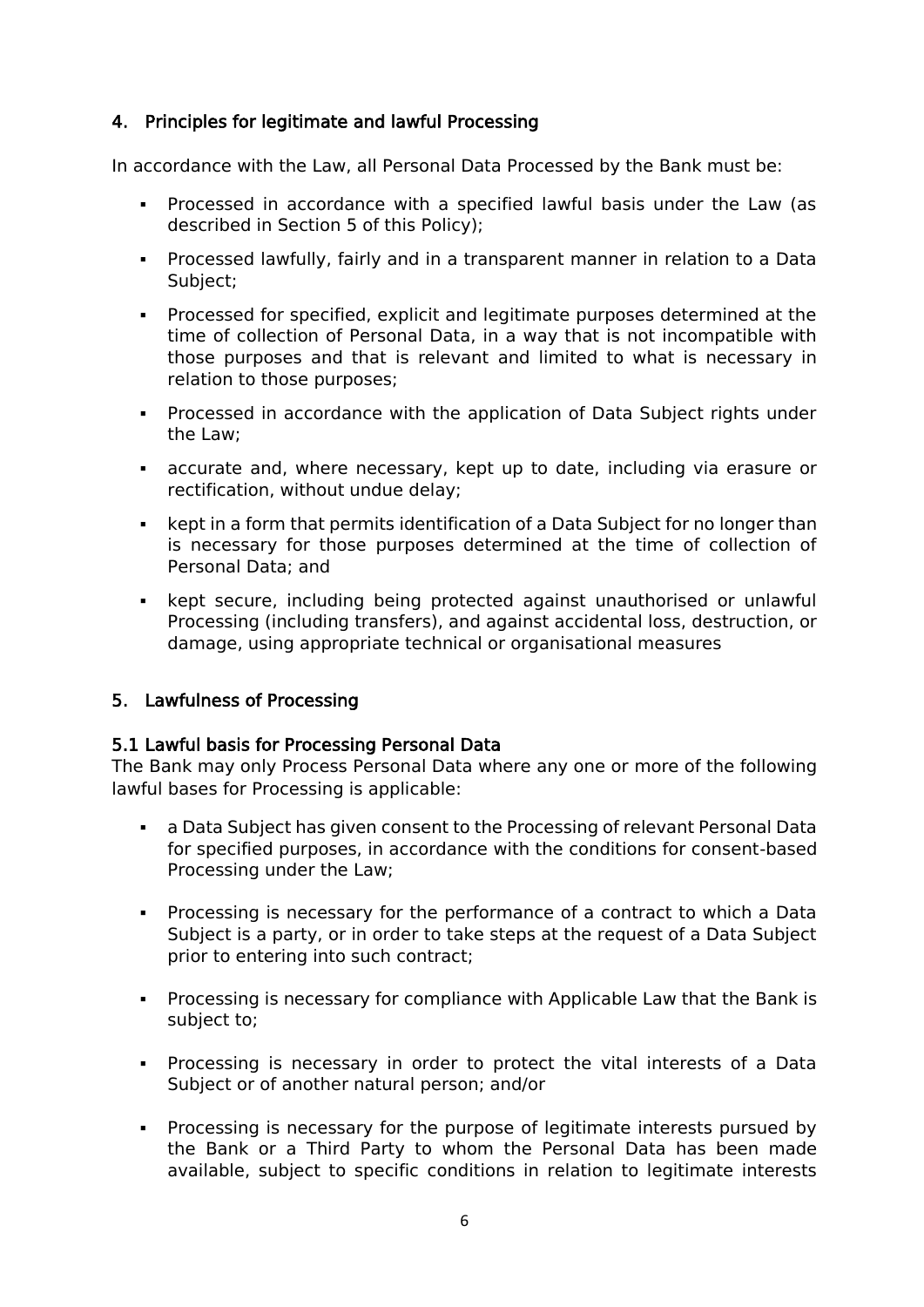under the Law (Article 13 of the Law), except where such interests are overridden by the interests or rights of a Data Subject.

#### <span id="page-6-0"></span>5.2 Lawful basis for Processing Special Categories of Personal Data

As a policy, we do not normally collect any Special Categories of Personal Data, unless such collection is warranted under specific circumstances.

In accordance with the Law, any Special Categories of Personal Data may only be Processed by the Bank if one or more of the following applies:

- **EXT** a Data Subject has given explicit consent to the Processing of relevant Special Categories of Personal Data for specified purposes, in accordance with the conditions for consent-based Processing under the Law;
- Processing is necessary for the purpose of carrying out the obligations and exercising the specific rights of the Bank or a Data Subject in the context of the Data Subject's employment;
- Processing is necessary to protect the vital interests of a Data Subject or of another natural person, where the Data Subject is physically or legally incapable of giving consent;
- Processing relates to Personal Data that has been made public by a Data Subject;
- Processing is necessary for the establishment, exercise, or defence of legal claims (including, without limitation, arbitration, and other structured and commonly recognised alternative dispute resolution procedures, such as mediation);
- Processing is necessary for compliance with a specific requirement of Applicable Law to which the Bank is subject, in which case, the Bank must provide the relevant Data Subject with clear notice of such Processing as soon as reasonably practicable unless the obligation in question prohibits such notice being given;
- Processing is necessary to comply with Applicable Law that applies to the Bank in relation to anti-money laundering or counter-terrorist financing obligations or the prevention, detection, or prosecution of any crime;
- Processing is required for protecting members of the public against dishonesty, malpractice, incompetence or other improper conduct of persons providing banking, insurance, investment, management consultancy, information technology services, accounting or other services or commercial activities (either in person or indirectly by means of outsourcing), including any resulting financial loss;
- Processing is proportional and necessary to protect a Data Subject from potential bias or inaccurate decision making, where such risk would be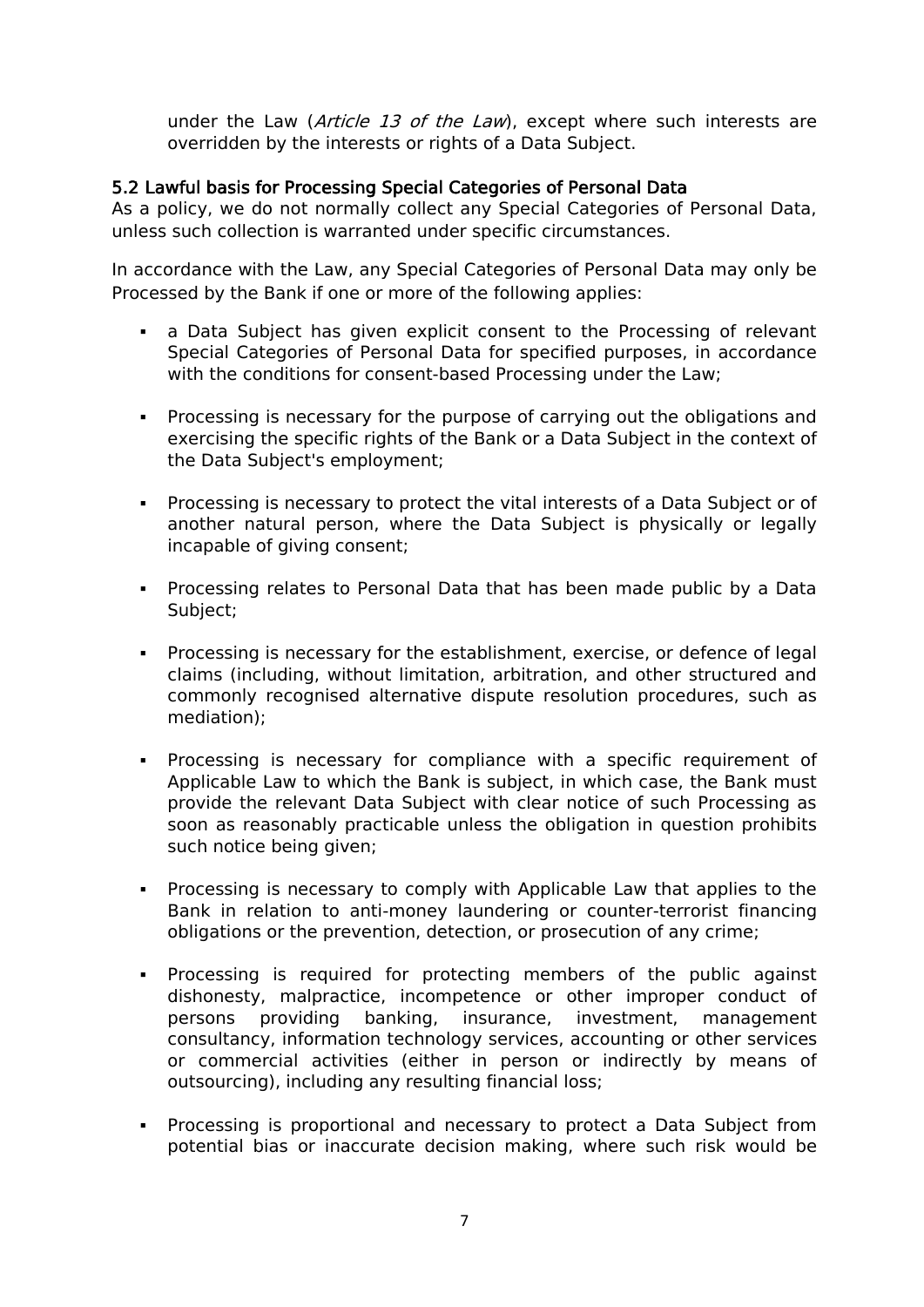increased regardless of whether Special Category Personal Data is Processed; and/or

▪ Processing is necessary for Substantial Public Interest reasons that are proportionate to the aim(s) pursued, respect the principles of data protection, and provide for suitable and specific measures to safeguard the rights of the Data Subject.

#### <span id="page-7-0"></span>6. Description of the Bank's Personal Data Processing

#### <span id="page-7-1"></span>6.1 Categories of Personal Data Processing

The Bank will process Personal Data in relation to the following purposes:

- Information & Data Bank Administration
- Licensing & Registration
- Staff Administration

#### <span id="page-7-2"></span>6.2 Categories of Data Subjects

Personal Data will be Processed by the Bank for the following classes of Data Subjects:

- **•** Staff (agents and workers);
- **Prospective Clients & Customers**
- **•** Service providers

#### <span id="page-7-3"></span>6.3 Type of Personal Data

The below table details the types of Personal Data that the Bank collects from Data Subjects:

| <b>Types of Personal Data</b> | Details                                                                                                                                                                                                                                                                              |
|-------------------------------|--------------------------------------------------------------------------------------------------------------------------------------------------------------------------------------------------------------------------------------------------------------------------------------|
| Individual details            | Name, address (including proof of address), other<br>contact details (e.g. email and telephone<br>numbers), gender, marital status, date and place<br>of birth, nationality, employer, job title and<br>employment history, and family details, including<br>their relationship      |
| <b>Identification details</b> | Identification numbers issued by government<br>bodies or agencies, such as your passport<br>number, Emirates ID or other national identity<br>number, tax identification number and driving<br>licence number, including copies of such<br>government-issued identification document |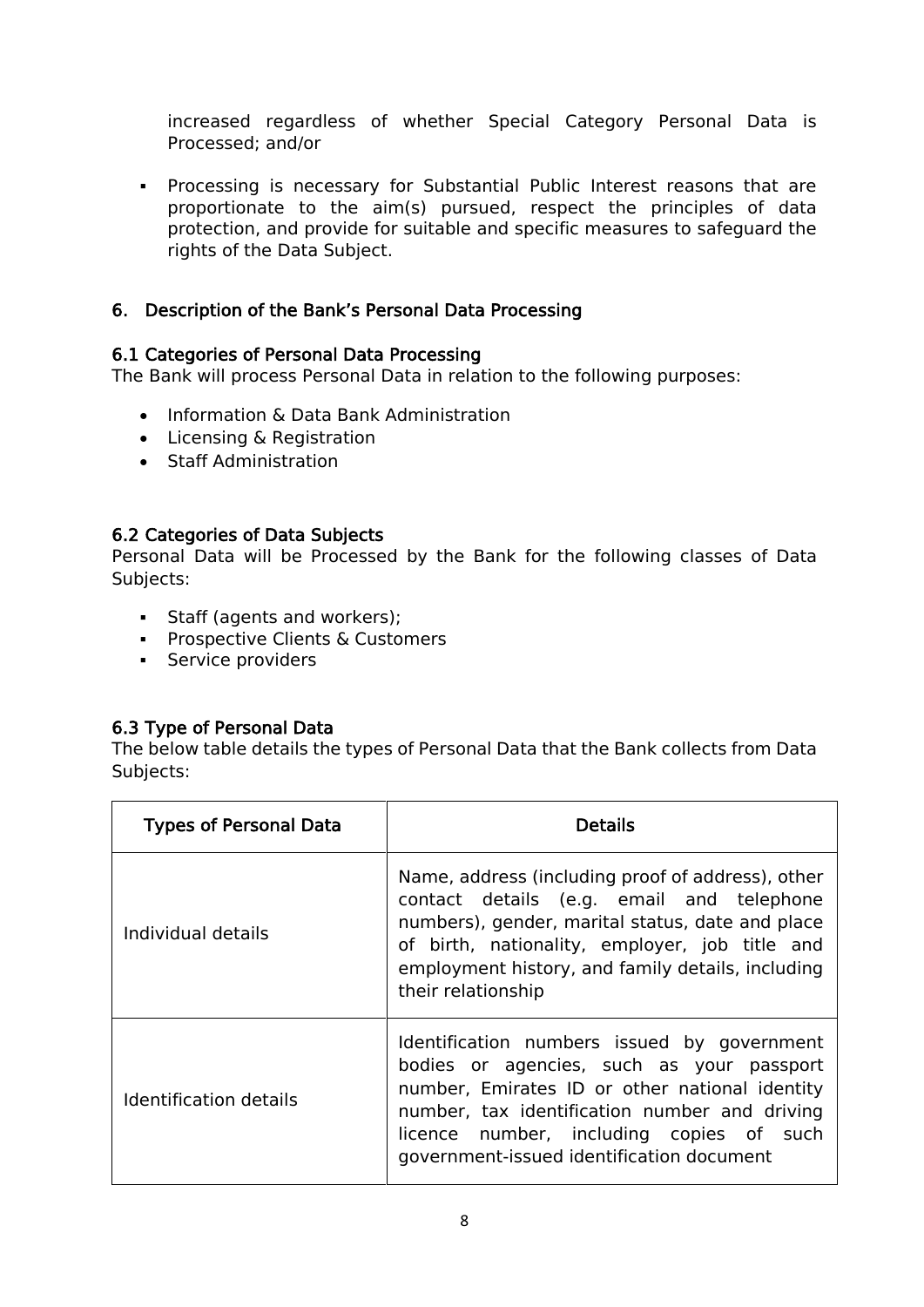| Financial information                               | Bank account details, income, source of wealth,<br>net worth statements, source of funds, credit or<br>borrowing history or other financial information |
|-----------------------------------------------------|---------------------------------------------------------------------------------------------------------------------------------------------------------|
| Anti-money laundering and<br>sanctions data         | Screening information received from various anti-<br>money laundering, counter-terrorism financing<br>and sanctions databases                           |
| <b>of</b><br>Special<br>Categories<br>Personal Data | Information about political affiliations or opinions<br>or criminal record, to the extent required for<br>compliance with Applicable Law.               |
|                                                     |                                                                                                                                                         |

As a policy, we do not normally collect any Special Categories of Personal Data, unless such collection is warranted under specific circumstances.

## <span id="page-8-0"></span>6.4 Lawful bases for Processing Personal Data

The table below sets out the main purposes for which the Bank Processes Personal Data as well as the corresponding lawful basis for Processing that Personal Data:

| <b>Purpose for Processing</b>                                                                                                                                                                                                                                                                                                                                                                                                                         | Lawful basis for Processing                                                                                                                                                                                                                                            |
|-------------------------------------------------------------------------------------------------------------------------------------------------------------------------------------------------------------------------------------------------------------------------------------------------------------------------------------------------------------------------------------------------------------------------------------------------------|------------------------------------------------------------------------------------------------------------------------------------------------------------------------------------------------------------------------------------------------------------------------|
| Anti-Money Laundering and other<br>legal obligations<br>We obtain information about our<br>clients and their representatives and<br>beneficial owners and others to help<br>us comply with legislation on money<br>laundering, terrorist financing, and<br>sanctions.                                                                                                                                                                                 | For Personal Data -<br>Compliance with Applicable Law that<br>we are subject to                                                                                                                                                                                        |
| We also collect and disclose Personal<br>Data in accordance with Applicable<br>Law and under orders from courts and<br>regulators. Our disclosures will be to<br>those bodies and persons who are<br>entitled under the Applicable Law to<br>receive the required information.<br>In some cases, this information may<br>include Special Categories of Personal<br>Data, to the extent required by us to<br>ensure compliance with Applicable<br>Law. | For Special Categories of Personal<br>Data –<br>To comply with Applicable Law that<br>applies to us in relation to anti-money<br>laundering or counter-terrorist<br>financing obligations<br>the<br><b>or</b><br>prevention, detection, or prosecution<br>of any crime |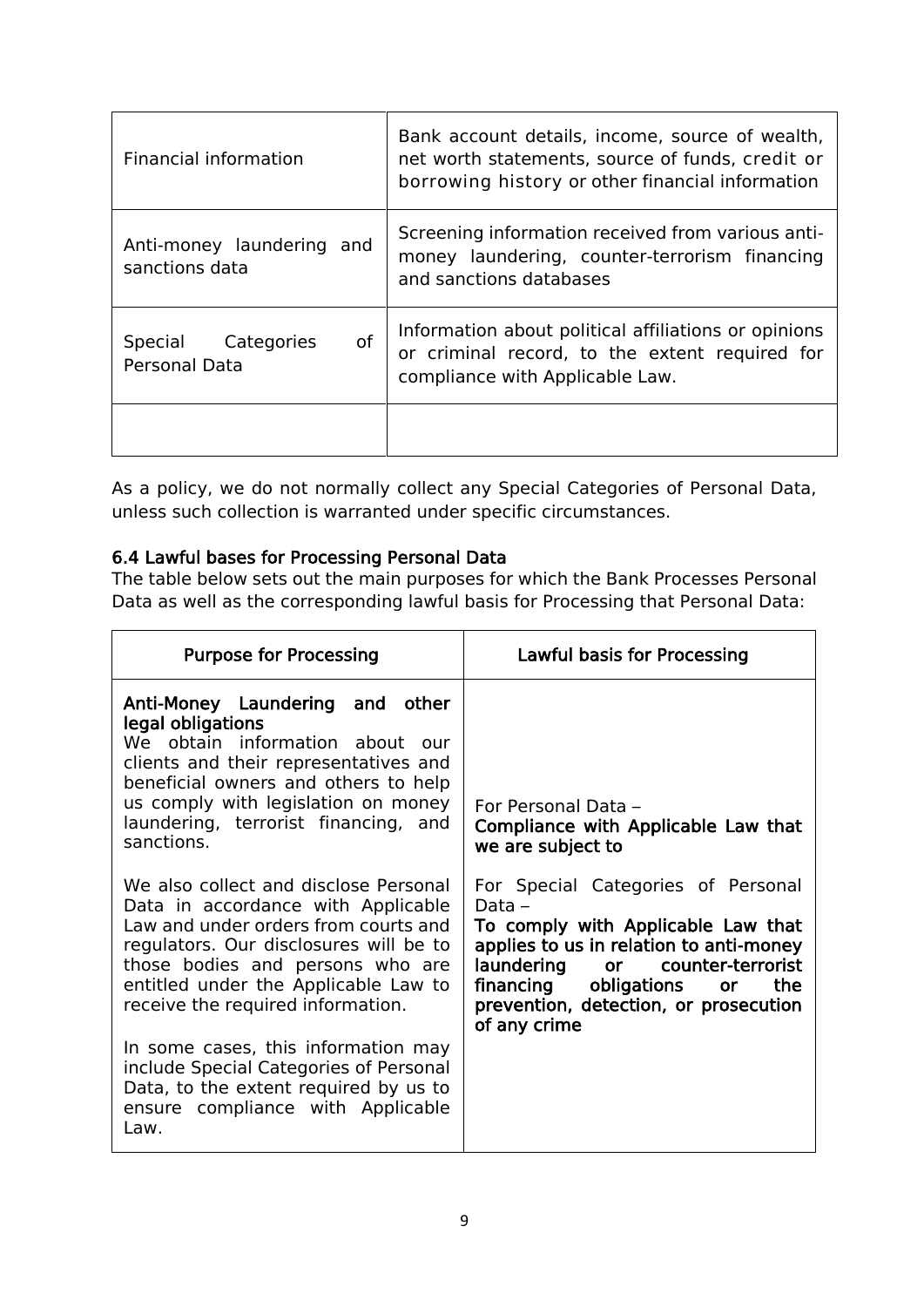| <b>Services</b><br>We may obtain and/or disclose<br>information about individuals where<br>this is necessary or appropriate to<br>provide services to our clients.                                                                                                                                                                                                                                                                                                                                                                                                                                                                                                                                                                   | For Personal Data -<br>Performance of an engagement                                                                                       |
|--------------------------------------------------------------------------------------------------------------------------------------------------------------------------------------------------------------------------------------------------------------------------------------------------------------------------------------------------------------------------------------------------------------------------------------------------------------------------------------------------------------------------------------------------------------------------------------------------------------------------------------------------------------------------------------------------------------------------------------|-------------------------------------------------------------------------------------------------------------------------------------------|
| Service providers<br>We collect information about Data<br>Subjects in connection with their<br>provision of services to us or their<br>position as a representative of a<br>provider of services to us.<br>We do not collect Special Categories<br>of Personal Data for this purpose,<br>other than where we are required to<br>do so to meet our legal obligations<br>(see 'Anti-Money Laundering<br>and<br>other legal obligations' above).                                                                                                                                                                                                                                                                                        | For Personal Data -<br>Performance of an engagement                                                                                       |
| Visitors to our office<br>We have security measures in place at<br>our offices, which include building<br>access controls and may include<br>CCTV. Images captured by CCTV are<br>securely stored and only accessed on<br>need-to-know<br>basis<br>(e.q.<br>to<br>a<br>investigate an incident).<br>Visitors to our offices may be required<br>to sign in and sign out at building<br>reception in accordance with<br>the<br>building's<br>security policies.<br>In<br>addition, we may also maintain visitor<br>records ourselves, which are securely<br>stored and only accessible on a need-<br>to-know basis (e.g. to investigate an<br>incident).<br>We do not collect Special Categories<br>of Personal Data for this purpose. | For Personal Data -<br>Legitimate interests for information<br>security<br>physical<br>and<br>security<br>purposes                        |
| <b>Staff Recruitment</b><br>We ask Data Subjects to provide<br>Personal Data to us as part of job<br>applications. We will also conduct<br>checks in order to verify identity and<br>the information in the application as<br>well as to obtain further information<br>about suitability for a role within the<br>Bank. This may include obtaining                                                                                                                                                                                                                                                                                                                                                                                   | For Personal Data -<br>(1) For compliance with Applicable<br>Law that we are subject to; and (2)<br>Legitimate interests to prevent fraud |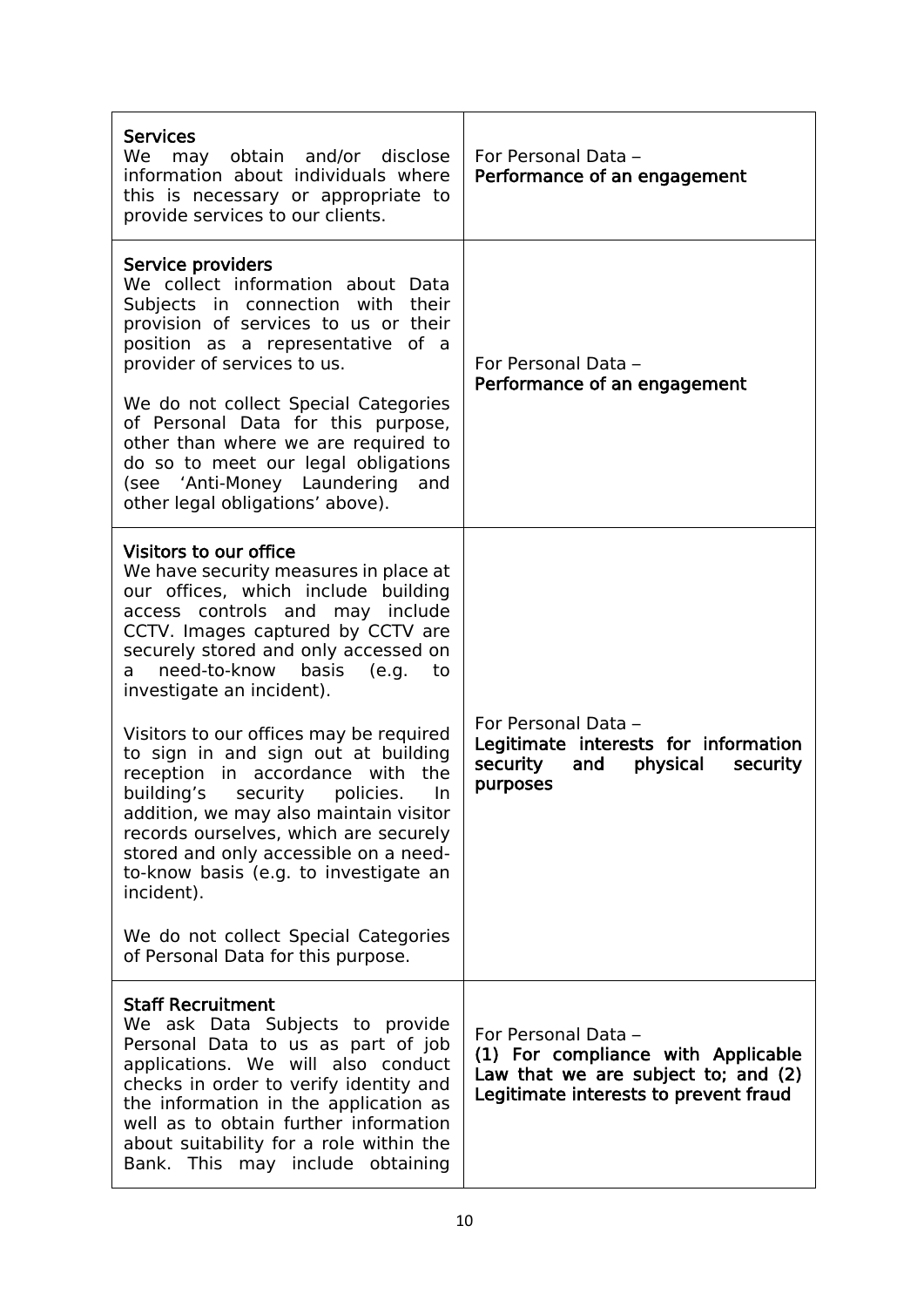| information from regulators, anti-<br>money laundering databases,<br>sanctions list, etc.                                                                                                                                          |                                                                                         |
|------------------------------------------------------------------------------------------------------------------------------------------------------------------------------------------------------------------------------------|-----------------------------------------------------------------------------------------|
| In some cases, this information will<br>include Special Categories of Personal<br>Data, where such information is<br>required for the purpose of pre-<br>employment verification checks or<br>other employment-related Processing. |                                                                                         |
| <b>Former Staff</b><br>We retain Personal Data of former<br>staff members to the extent that we<br>have a statutory obligation to do so.                                                                                           | For all Personal Data -<br>For compliance with Applicable Law<br>that we are subject to |

#### <span id="page-10-0"></span>7. Processing of Personal Data on the basis of consent

The Bank generally does not Process any Personal Data on the basis of consent since another lawful basis can usually be relied upon, as described in Section 6.4 of this Policy.

If any Processing does take place on the basis of a Data Subject's consent, the Bank will ensure that:

- consent is freely given by a clear affirmative act that shows an unambiguous indication of consent;
- consent is obtained in a manner that is clearly distinguishable, in an intelligible and easily accessible form, using clear and plain language, for each purpose for which Processing is consent-based;
- **•** if the Bank seeks to obtain consent for matters not expressly concerned with the Processing of Personal Data, the request for consent for the Processing of Personal Data is clearly distinguishable from the other matters, in an intelligible and easily accessible form, using clear and plain language;
- the Data Subject is informed of their right to withdraw consent at any time, as well as how to exercise that right, at the time consent is obtained;
- where consent has been withdrawn by the Data Subject, the Bank ceases Processing Personal Data as soon as reasonably practicable and complies with other requirements for cessation of Processing under Section 9 of this Policy;
- the ongoing validity of the consent will be assessed, taking into account the circumstances and terms of such consent;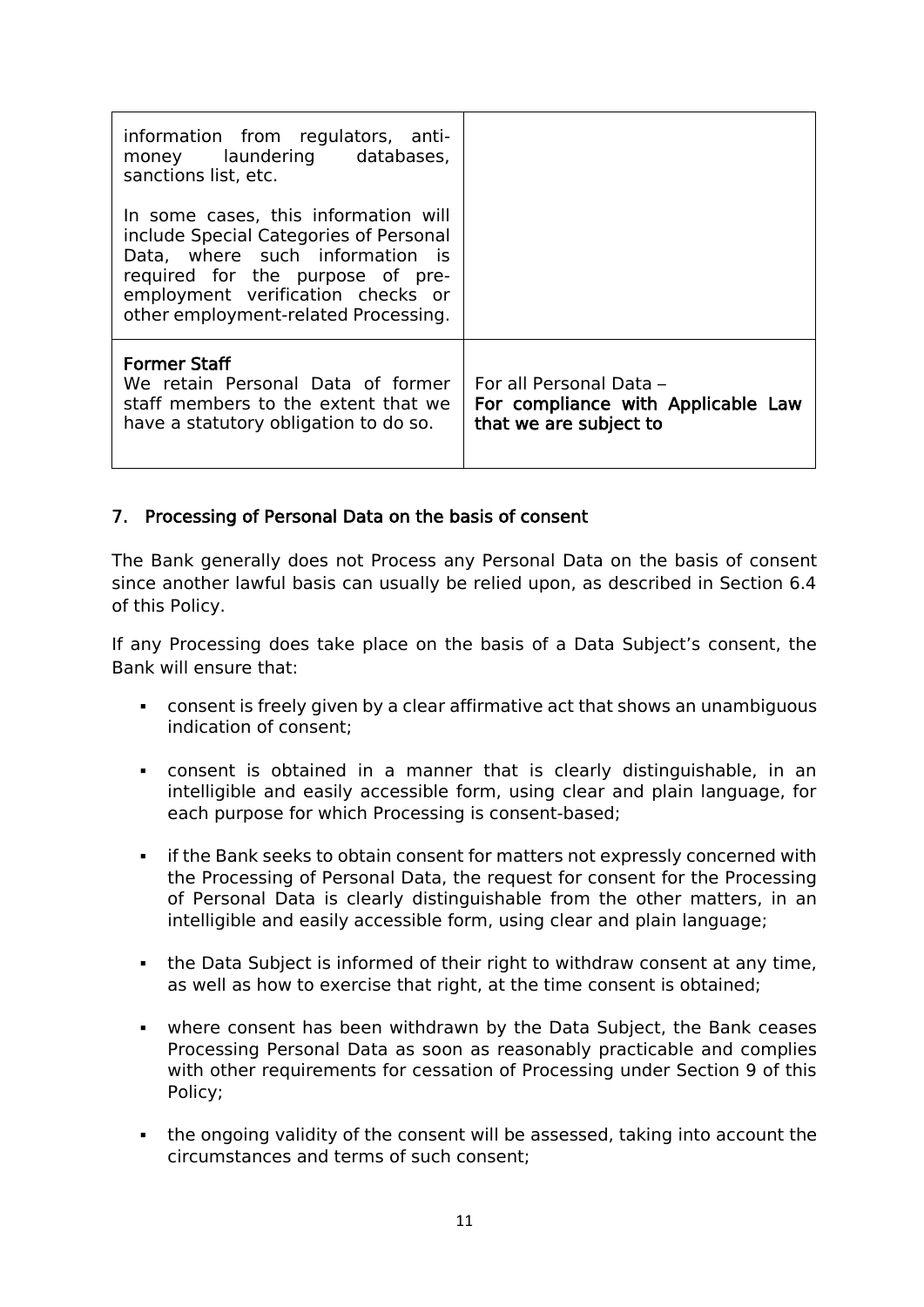- where consent has been assessed to be invalid based on an ongoing assessment, the Data Subject is contacted without delay and asked to reaffirm consent;
- where a Data Subject has not reaffirmed consent within a reasonable period after being contacted by the Bank, such consent shall be deemed withdrawn and applicable procedures for cessation of Processing are applied; and
- where Processing is not a Single Discrete Incident and continues on the basis of consent, the Data Subject is given the opportunity to re-affirm or withdraw consent on a periodic basis.

# <span id="page-11-0"></span>8. Record of Processing activities

The Bank maintains a written electronic record of the Processing activities under its responsibility which includes the following details:

- name and contact details of the Data Subjects;
- **EXEDENT** description of the Personal Data Processing being carried out;
- the purpose(s) of the Processing;
- **•** a description of the (classes of) Data Subjects whose Personal Data is being Processed;
- **a description of the class of Personal Data being Processed:**
- categories of recipients to whom the Personal Data has been or will be disclosed, including recipients in Third Countries;
- identification of relevant Third Countries that Personal Data may be transferred to, including an indication as to whether such jurisdiction has been assessed as having adequate levels of protection by the Commissioner, and documentation of suitable safeguards for transfer of Personal Data to non-adequate jurisdictions (as identified by the Commissioner);
- **time limits for erasure of the different categories of Personal Data, where** possible; and
- general description of the technical and organisational security measures undertaken by the Bank to demonstrate its compliance with the Law, where possible.

## <span id="page-11-1"></span>9. Cessation of Processing of Personal Data

Where the basis for Processing changes, ceases to exist, or the Bank is required to cease Processing due to the exercise of a Data Subject's rights, the Bank shall ensure that the relevant Personal Data is:

- **•** securely and permanently deleted;
- anonymised so that the data is no longer Personal Data and no Data Subject can be identified from the data including where the data is lost, damaged or accidentally released;
- pseudonymised; or
- **•** securely encrypted.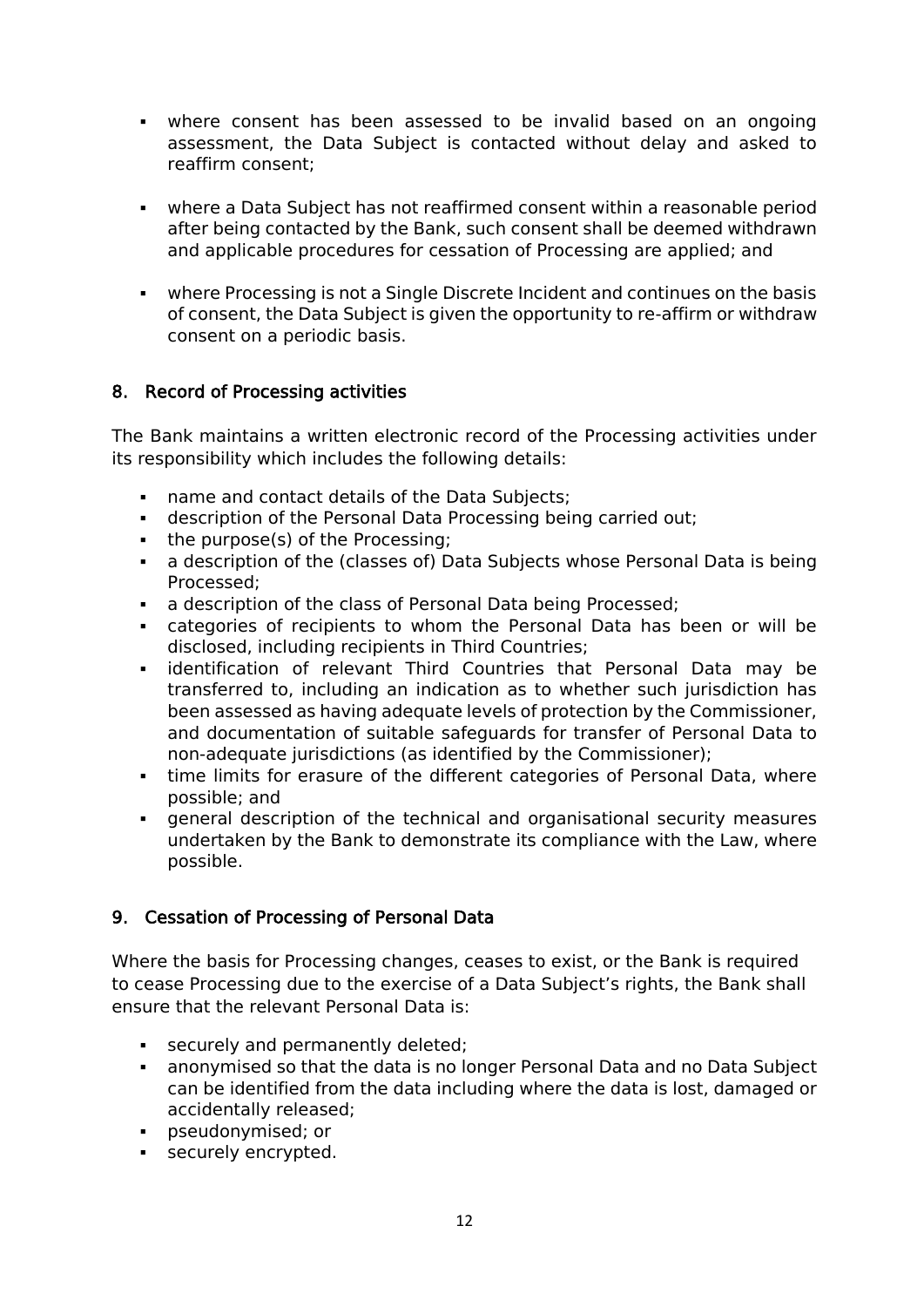Where the Bank is unable to ensure that relevant Personal Data is securely and permanently deleted, anonymised, pseudonymised or securely encrypted, such Personal Data must be archived in a manner that ensures the data is 'Put beyond further use'.

Notwithstanding any part of this Section 9, the Bank is not required to securely and permanently delete, anonymise, pseudonymise or encrypt Personal Data or put it beyond further use, where such Personal Data is necessary for the establishment or defence of legal claims or must be retained for compliance with Applicable Law. However, once such grounds no longer apply, the Bank will ensure such Personal Data is securely and permanently deleted, anonymised, pseudonymised, encrypted or Put beyond further use.

# <span id="page-12-0"></span>10. Transfers of Personal Data out of the DIFC

The Bank may transfer Personal Data from the DIFC to a Third Country in the following circumstances while conducting its normal business operations or providing services:

- The Bank Processes Personal Data of clients, or representatives or beneficial owners of clients, through screening databases or search engines for identity verification or background screening;
- While providing services, the Bank may require the assistance of various external professional service providers, based in or out of the DIFC;
- **•** The Bank uses support services of various external companies to help run its business efficiently, particularly in relation to its IT systems. Some of these services (such as email hosting and data backups) may involve the service provider Processing Personal Data that has also been Processed by the Bank;
- Where the Bank uses external companies to organise or host the Bank's event, the Bank may need to provide Personal Data of event attendees to such service providers;
- The Bank may share Personal Data with its regulators or other competent authorities, where required to do so to comply with legal or regulatory requirements, or to comply with regulatory requests or court orders, as may be applicable.

The Bank transfers Personal Data to parties outside the DIFC only on a need-toknow basis or to fulfil contractual, legal, or regulatory obligations. Where transfers out of the DIFC must be made outside of these purposes, the Bank will assess such requirement on a case-by-case basis.

Where Personal Data is being transferred in a physical form by post or courier, or other physical delivery means, a delivery receipt must be obtained and kept on record.

## <span id="page-12-1"></span>10.1 Transfers to a jurisdiction with adequate level of protection

As part of its Processing activities, the Bank may transfer Personal Data from the DIFC to a Third Country with an adequate level of protection for that Personal Data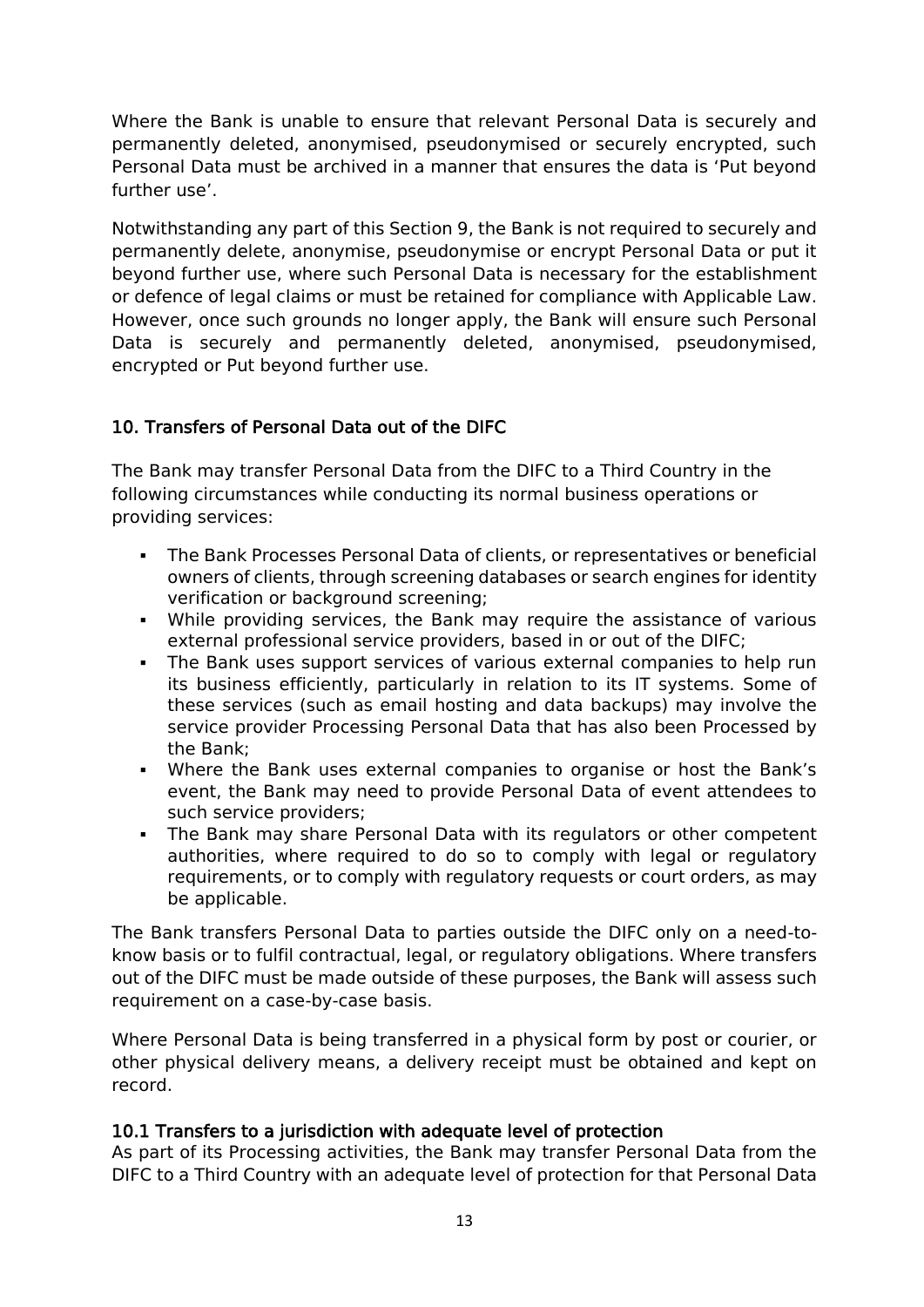in that Third Country, for which the Bank is not required to obtain any additional consent from the Data Subject or make any additional notification to the Commissioner.

The Commissioner maintains a [list of such jurisdictions with an adequate level of](https://www.difc.ae/business/operating/data-protection/adequate-data-protection-regimes/)  [protection,](https://www.difc.ae/business/operating/data-protection/adequate-data-protection-regimes/) which is publicly available, and may be updated by the Commissioner from time to time.

## <span id="page-13-0"></span>10.2 Transfers in the absence of adequate level of protection

Transfers of Personal Data to a Third Country in the absence of an adequate level of protection may take place on the condition that:

- A. the Bank has provided appropriate safeguards, in the form of standard data protection clauses (as prescribed by the Commissioner) with any recipients of such Personal Data, and on condition that enforceable Data Subject rights and effective legal remedies for Data Subjects are available;
- B. one of the following specific derogations applies:
	- a Data Subject has explicitly consented to a proposed transfer, after being informed of possible risks of such transfer due to the absence of an adequacy decision or appropriate safeguards;
	- **•** the transfer is necessary for the performance of a contract between a Data Subject and the Bank or the implementation of pre-contractual measures taken in response to the Data Subject's request;
	- **the transfer is necessary for the conclusion or performance of a contract** that is in the interest of a Data Subject between the Bank and a Third Party;
	- **•** the transfer is necessary for the establishment, exercise, or defence of a legal claim;
	- **.** the transfer is necessary in order to protect the vital interests of a Data Subject or of other persons where a Data Subject is physically or legally incapable of giving consent;
	- . the transfer is made in compliance with Applicable Law and data minimisation principles (as outlined in Section 2.1 and 4 of this Policy) from a register that is (i) intended to provide information to the public; and (ii) open for viewing either by the public in general or by any person who can demonstrate a legitimate interest;
	- subject to certain limitations under Article 28 of the Law, the transfer is (i) necessary for compliance with any obligation under Applicable Law to which the Bank is subject; or (ii) made at the reasonable request of a regulator, police or other government agency or competent authority;
	- subject to international financial standards, the transfer is necessary to uphold the legitimate interests of the Bank recognised in international financial markets, except where such interests are overridden by the legitimate interests of the Data Subject relating to the Data Subject's particular situation; or
	- . the transfer is necessary to comply with applicable anti-money laundering or counterterrorist financing obligations that apply to the Bank or for the prevention or detection of a crime; or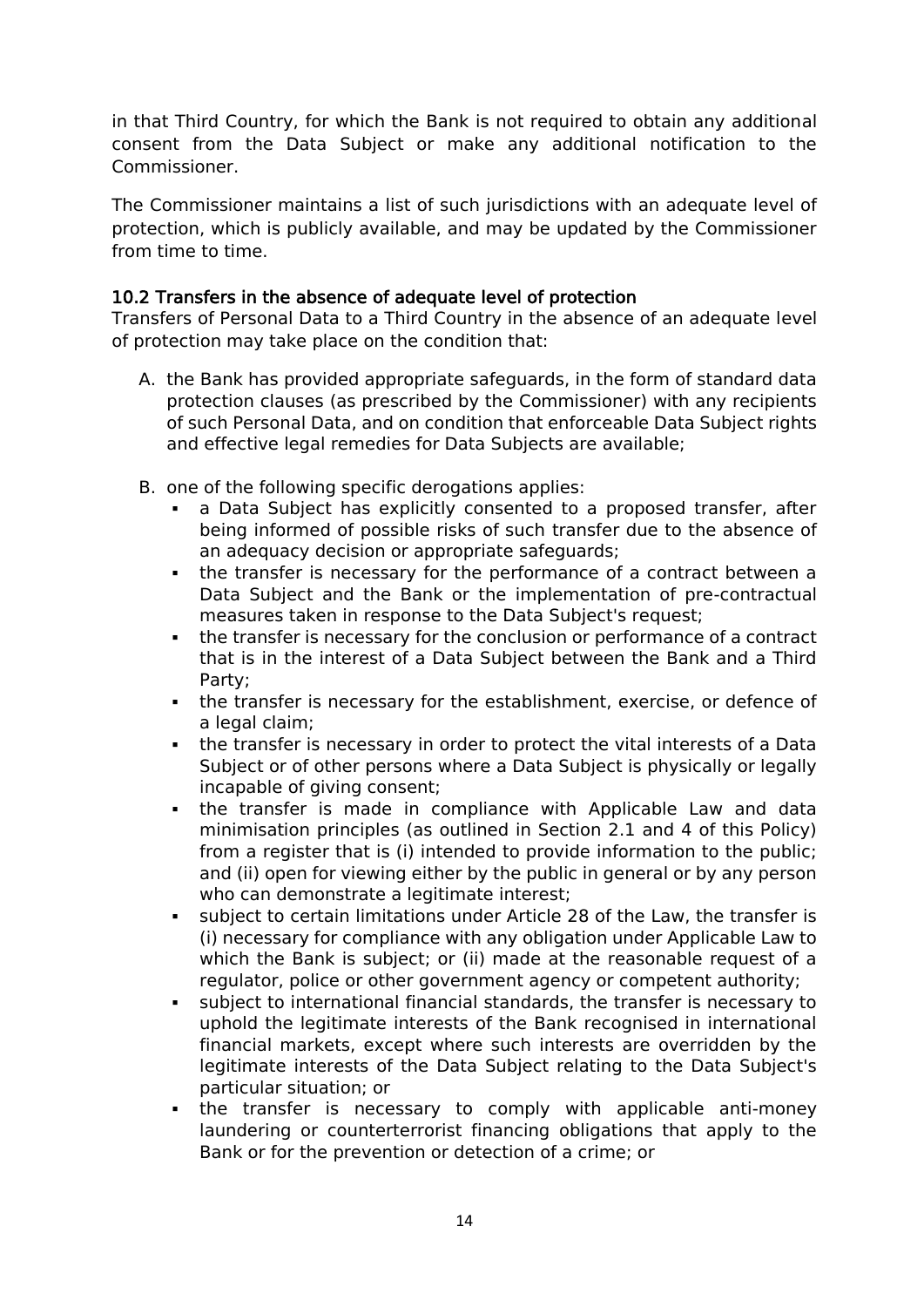- C. where none of the above conditions apply, the following limited circumstances apply:
	- **•** the transfer is not repeating or part of a repetitive course of transfers:
	- concerns only a limited number of Data Subjects;
	- **EXED is necessary for the purposes of compelling legitimate interests pursued** by the Bank that are not overridden by the interests or rights of the Data Subject; and
	- the Bank has completed a documentary assessment of all the circumstances surrounding the data transfer and has on the basis of that assessment provided suitable safeguards with regard to the protection of Personal Data.

Where the Bank makes transfers any Personal Data pursuant to the limited circumstances outlined under Section 10.2 (C) above, the Bank shall inform the Commissioner accordingly and inform the relevant Data Subject of the transfer and the relevant compelling legitimate interests.

#### <span id="page-14-0"></span>11. Safeguarding and maintaining confidentiality of Personal Data

Employees will be Processing Personal Data in the course of their duties, particularly in relation to the Bank's customers and services engagements, and are obligated to ensure any such Personal Data is Processed securely and confidentially, in compliance with the Law and this Policy. The safeguarding of Personal Data is largely a matter of common sense and care. The following principles should be followed by employees at all times:

- Personal Data should be kept confidential and should be divulged only on a need-to-know basis.
- Any discussion regarding confidential Personal Data should be conducted discretely, in a private meeting room, and not in public place.
- A "clear desk" policy should be maintained. Documents and files, whether in physical or electronic form, holding any Personal Data must be secured and only made available to authorised personnel with authorised access.
- All Personal Data held must be secured against unauthorised access and theft, in line with the Bank's security policies.
- Personal Data is only allowed to be used for the purpose for which it was originally obtained. For e.g., Personal Data obtained for the purpose of performance of an engagement cannot be used for marketing purposes, unless such additional purpose has been appropriately identified and notified in line with the Law and this Policy.
- Employees must comply with the Bank's IT Security policies at all times in order to prevent unauthorised access to the Bank's IT systems and potential Personal Data Breaches.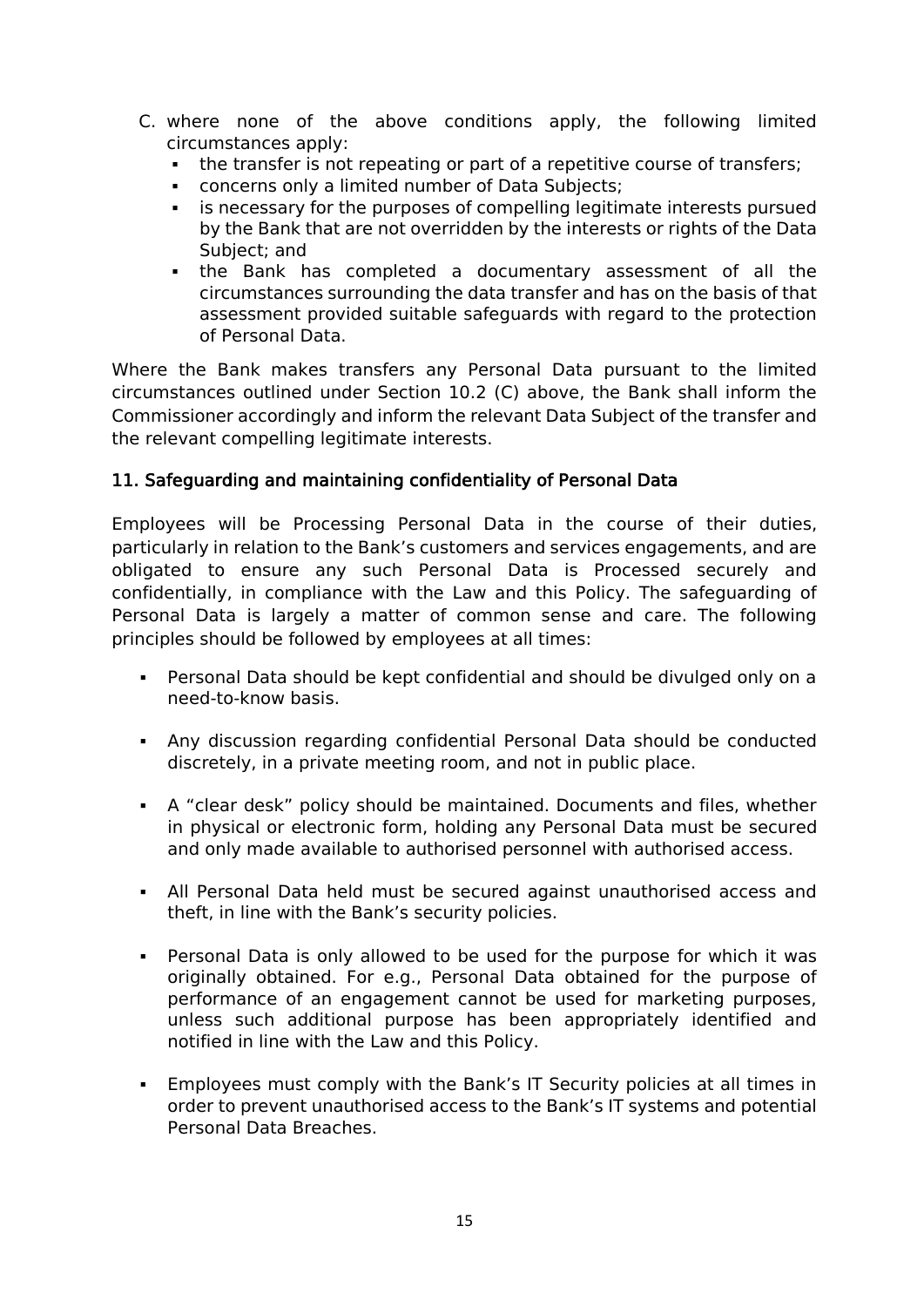- All computers and laptops must be password protected and must be logged off when employees are away from their desks. Computers and laptops must be fully shut down or locked at the end of the day.
- Employees should ensure that all official electronic communications only take place through their official work accounts, such as the Bank-assigned Outlook account or Microsoft Teams account. Sharing or transferring of Personal Data over electronic means such as WhatsApp, personal email accounts, personal cloud-based drives, personal transfer devices or other personal communications applications are strictly prohibited.
- All official email communications made through an employee's Bankassigned Outlook account must include their email signature (with the relevant data protection-related disclaimer) in the official format communicated to all employees.
- No external computer technician / consultant should be permitted to use a computer without being authorized to do so. Computer technicians should be supervised at all times.
- Physical documents containing Personal Data must be placed in cabinets, when not in use. All cabinets must be locked at the end of the day and all keys must be securely stored.
- Confidential materials including any business emails on any personal electronic devices (i.e. phones/laptops) must not be stored on, saved to or transferred to personal USB or hard disk drives, personal cloud-based servers or drives, or any other personal storage or transfer devices. This information must only be stored on the Bank's document management system, i.e. the Bank-assigned Outlook account, OneDrive account or the Bank's server. Where the use of a USB or hard drive is required for transfer of data, employees should contact Resident Representative to authorise such transfer using an official USB or hard disk drive.
- Access to documents or folders on each employee's official Outlook or OneDrive account is restricted to that employee, or to any other party to whom an access link is shared to the extent that such other party requires access to such document or folder. Employees are encouraged to regularly review access rights given to other parties to access their OneDrive documents or folders and remove such access where it is no longer required.
- Employees are bound by their employment contracts as well as the Applicable Law to maintain confidentiality of Personal Data in the context of their employment with the Bank, and may be subject to disciplinary action as per the HR policy in the case of any non-compliance or Personal Data Breaches caused by their negligence.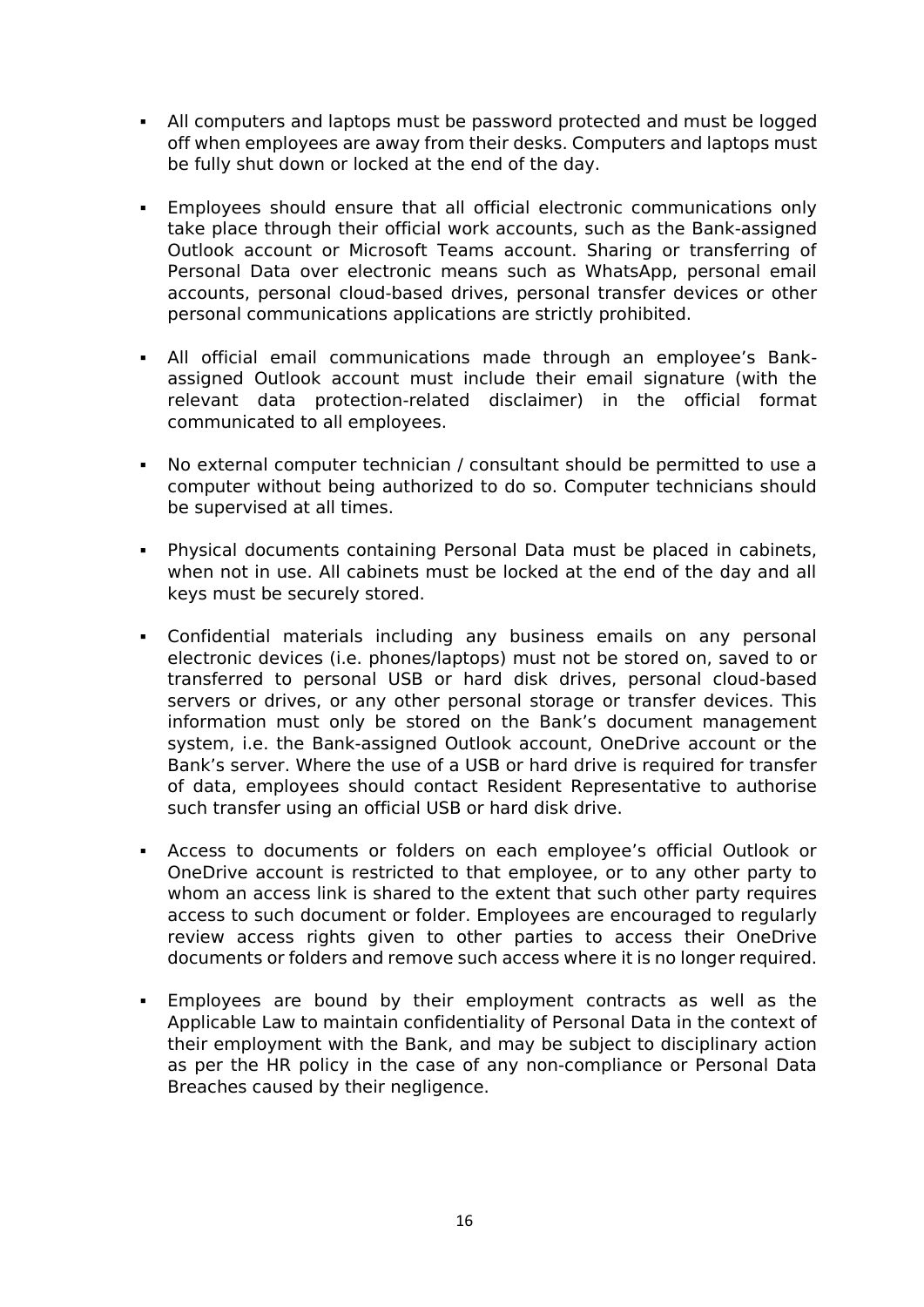# <span id="page-16-0"></span>12. Provision of information to Data Subjects

Subject to certain exceptions under the Law (Articles 29-30 of the Law), the Bank is required to provide Data Subjects from whom it collects Personal Data, as well as Data Subjects whose Personal Data has been collected from another party, certain information in relation to the Bank and its Processing of such Personal Data in a concise, transparent, intelligible and easily accessible form, using clear and plain language.

In compliance with this requirement, the Bank has made such information publicly available through its Online Privacy Policy, available at: [website link]. The Online Privacy Policy also contains further information for Data Subjects on how to contact the Bank in order to exercise their rights under the Law.

# <span id="page-16-1"></span>13. Rights of Data Subjects

#### <span id="page-16-2"></span>13.1 Right to withdraw consent

Where the basis for the Processing of Personal Data is consent, the Data Subject may withdraw consent at any time by notifying the Bank using any of the methods indicated under Section 13.8 of this Policy and in the Bank's Online Privacy Policy.

Upon withdrawal of consent by a Data Subject, the Bank will immediately cease the relevant consent-based Processing as soon as reasonably practicable, in accordance with the Law and Section 9 of this Policy.

#### <span id="page-16-3"></span>13.2 Right to access, rectification and erasure of Personal Data

A Data Subject has the right to obtain from the Bank without charge and within one (1) month of the request:

- confirmation in writing as to whether or not Personal Data relating to him is being Processed and information at least as to the purposes of the Processing, the categories of Personal Data concerned, and the recipients or categories of recipients to whom the Personal Data are disclosed;
- a copy of the Personal Data undergoing Processing in electronic form and of any available information as to its source; and
- rectification of Personal Data unless it is not technically feasible to do so, subject to specific conditions under the Law for denying such a request (Article 33(4) of the Law)

A Data Subject also has the right to require the Bank to erase the Data Subject's Personal Data, provided one or more of the following apply:

- the Processing of the Personal Data is no longer necessary in relation to the purposes for which it was collected;
- the Data Subject has withdrawn consent to the Processing where consent was the lawful basis for Processing and there is no other lawful basis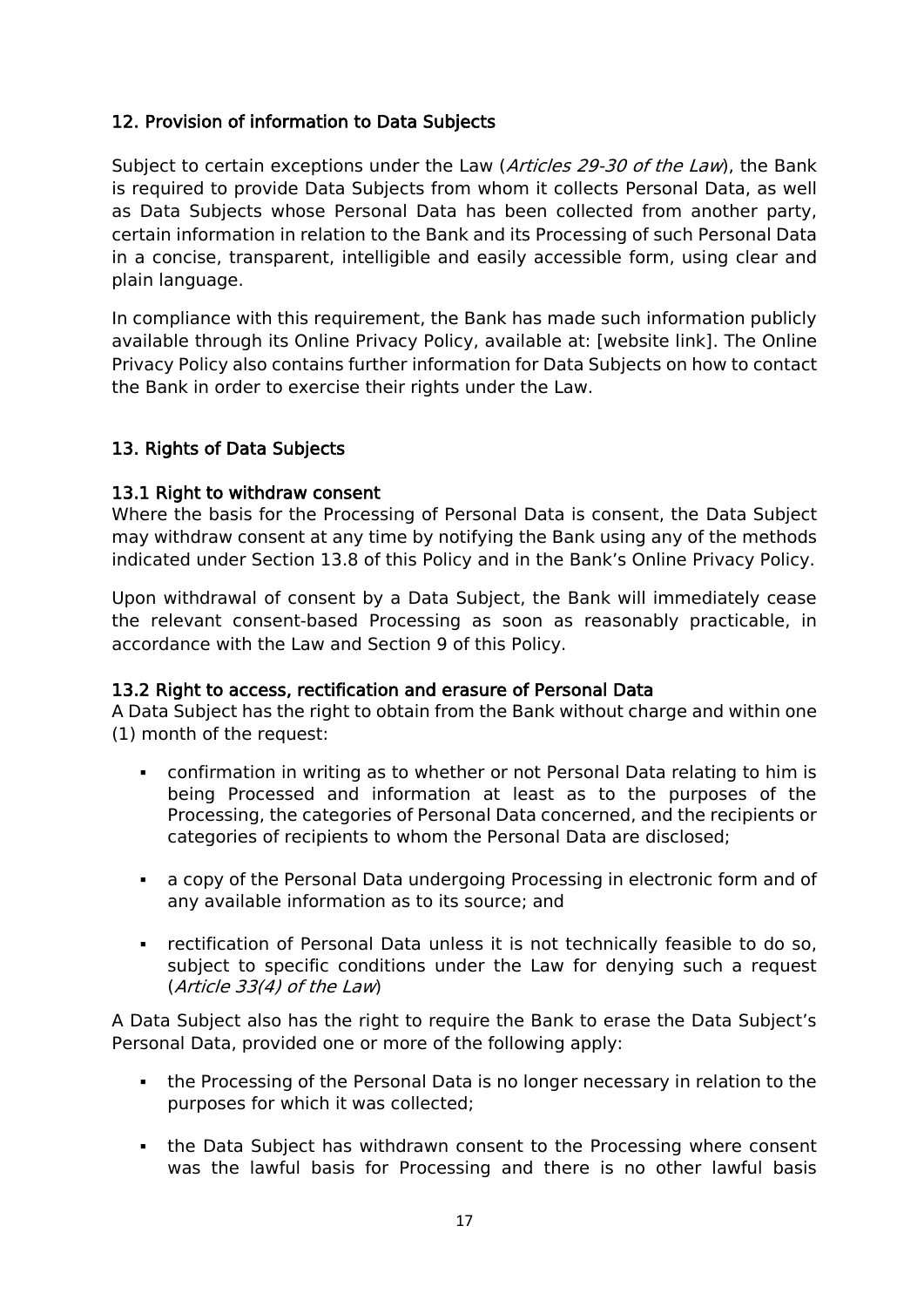(following which the Bank will comply with the requirements for cessation of Processing under the Law and Section 9 of this Policy);

- the Processing is unlawful, or the Personal Data is required to be deleted to comply with Applicable Law to which the Bank is subject; or
- . the Data Subject objects to the Processing and there are no overriding legitimate grounds for the Bank to continue with the Processing.

The Bank is not required to comply with a Data Subject's request for erasure of Personal Data where the Bank is required to retain that Personal Data in compliance with Applicable Law to which it is subject or for the establishment or defence of legal claims.

Where Personal Data has been rectified or erased under this Section 13.2, the Bank will communicate such rectification or erasure to each recipient to whom the Personal Data has been disclosed, unless this proves impossible or involves disproportionate effort. The Bank will also inform the Data Subject of such recipients on the Data Subject's request.

A Data Subject's exercise of their rights under this Section 13.2, and the Bank's compliance with such requests from that Data Subject, is subject to certain exceptions, restrictions, and limitations under the Law. Please refer to the Article 33 of the Law for further information.

#### <span id="page-17-0"></span>13.3 Right to object to Processing

A Data Subject has the right to:

- object at any time on reasonable grounds relating to their particular situation to Processing of Personal Data relating to them where such Processing is carried out on the basis that it is necessary for the purposes of the legitimate interests, where applicable, of the Bank or of a Third Party;
- be informed before Personal Data is disclosed for the first time to third parties or used on their behalf for the purposes of direct marketing, and to be expressly offered the right to object to such disclosures or uses, subject to any provisions of the Law or other Applicable Law prohibiting such disclosure; and
- where Personal Data is Processed for direct marketing purposes, object at any time to such Processing.

An objection under this Section 13.3 is deemed justified unless the Bank can demonstrate compelling grounds for such Processing that overrides the interests, rights of a Data Subject.

Where such an objection is justified, the Bank will exclude such Personal Data from its Processing activities and comply with the requirements for cessation of Processing under the Law and Section 9 of this Policy.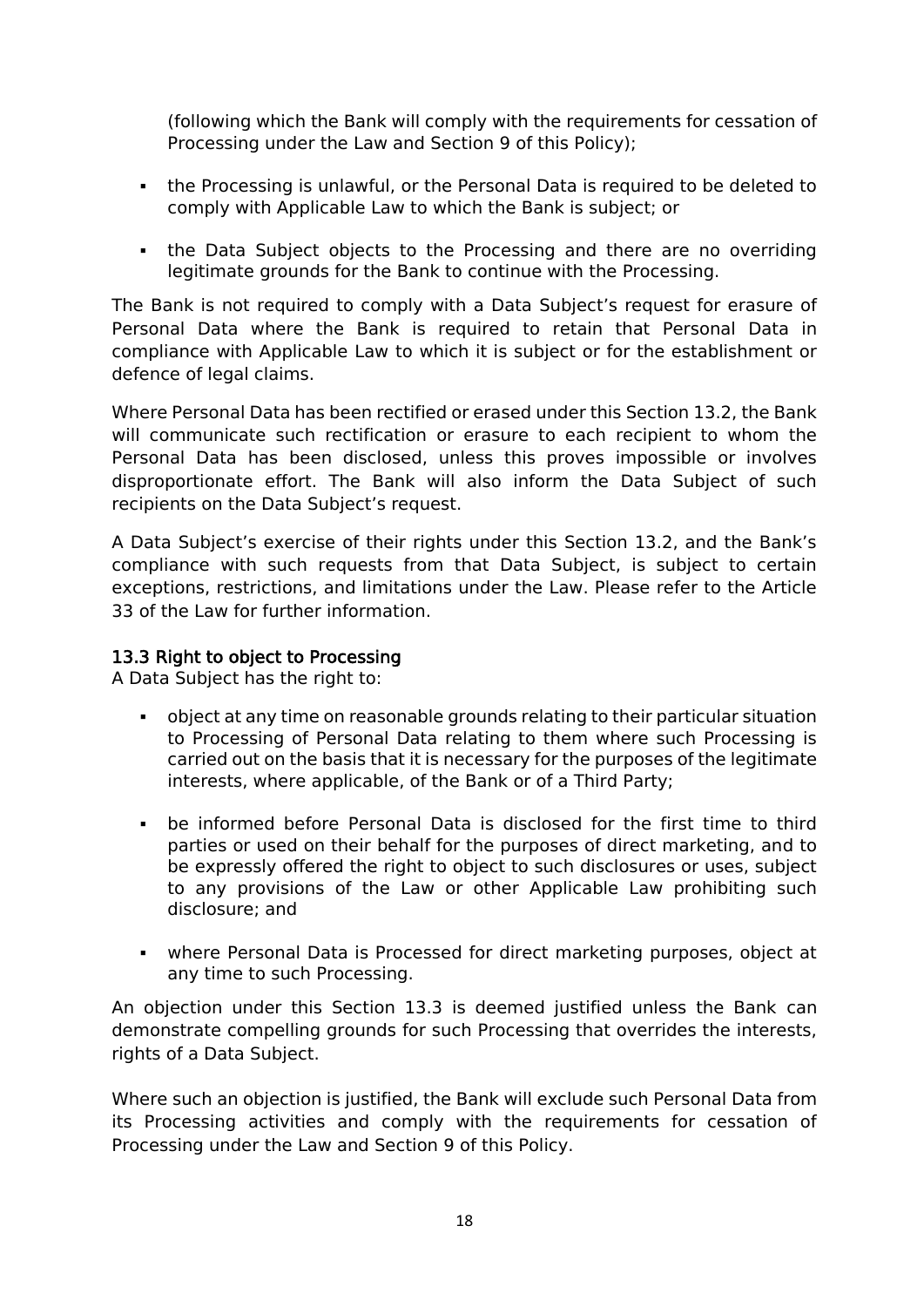Where Personal Data Processing has been rectified or restricted under this Section 13.3, the Bank will communicate such rectification or restriction to each recipient to whom the Personal Data has been disclosed, unless this proves impossible or involves disproportionate effort. The Bank will also inform the Data Subject of such recipients on the Data Subject's request.

## <span id="page-18-0"></span>13.4 Right to restriction of Processing

A Data Subject shall have the right to require a Bank to restrict Processing to the extent that any of the following circumstances apply:

- the accuracy of the Personal Data is contested by the Data Subject, for a period allowing the Bank to verify the accuracy of the Personal Data;
- **the Processing is unlawful, and the Data Subject opposes the erasure of the** Personal Data and requests the restriction of its use instead;
- the Bank no longer needs the Personal Data for the purposes of the Processing, but they are required by the Data Subject for the establishment, exercise, or defence of legal claims;
- **the Data Subject has objected to Processing pursuant to an exercise of their** rights under the Law and Section 13.3 of the Policy, pending verification of whether the legitimate grounds of the Bank override those of the Data Subject.

Where the Bank has restricted Processing of Personal Data in compliance with a Data Subject's request under this Section 13.4, and subsequently lifts the period of such restriction, it shall inform that Data Subject in writing accordingly.

In addition, where Processing of Personal Data has been restricted in accordance with this Section 13.4, the only Processing that may continue to be conducted without the consent of the Data Subject is:

- storage of the Personal Data concerned;
- **Processing of the Personal Data for the establishment, exercise or defence** of legal claims; and
- Processing for the protection of the rights of another person; and

Where Personal Data Processing has been restricted under this Section 13.4, the Bank will communicate such restriction to each recipient to whom the Personal Data has been disclosed, unless this proves impossible or involves disproportionate effort. The Bank will also inform the Data Subject of such recipients on the Data Subject's request.

# <span id="page-18-1"></span>13.5 Right to data portability

A Data Subject shall have the right to receive Personal Data that he has provided to the Bank in a structured, commonly used, and machine-readable format where the Processing is:

▪ based on the Data Subject's consent or the performance of a contract; and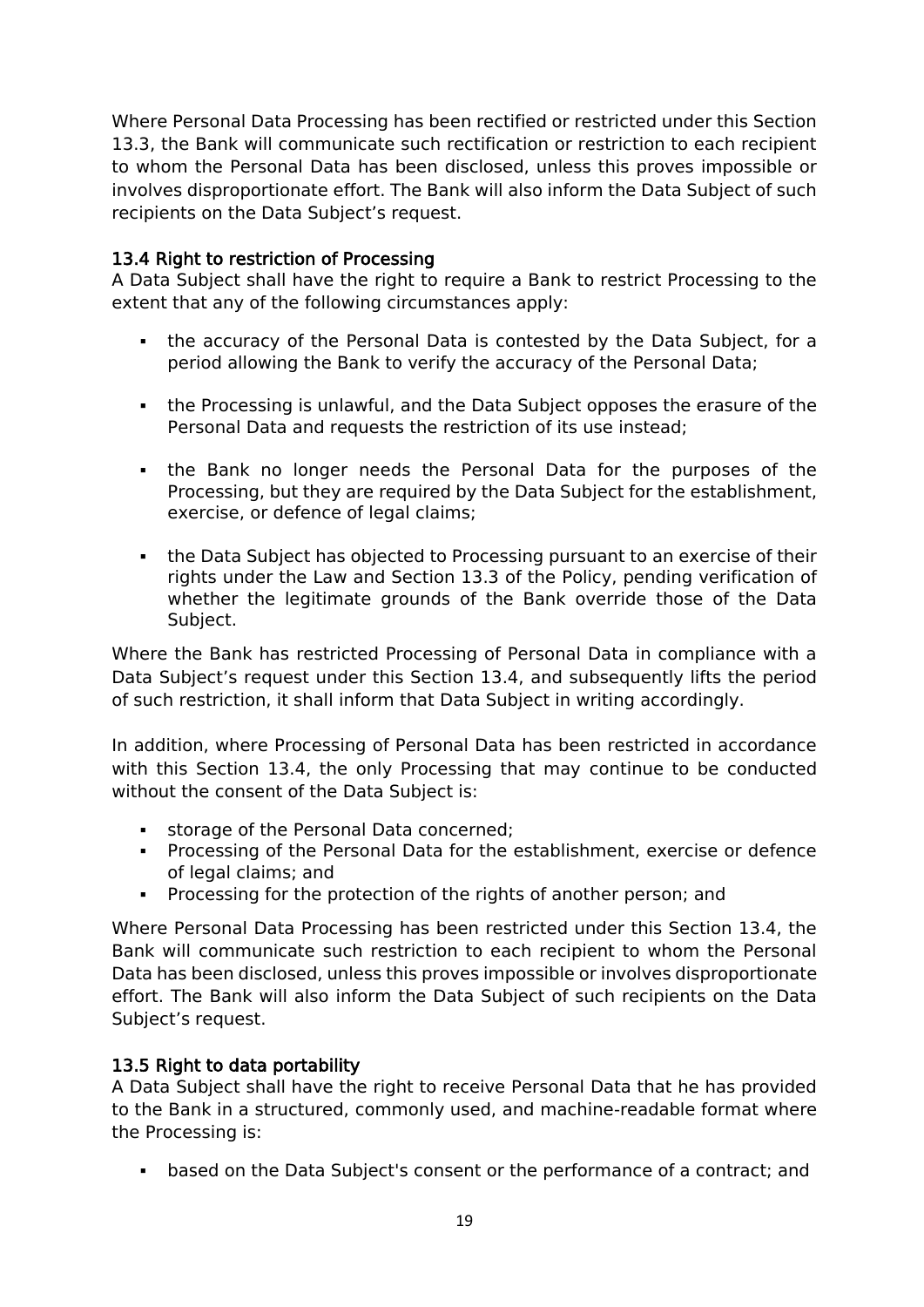■ carried out by automated means

The Data Subject shall also have the right to have such Personal Data transmitted directly from the Bank to any other person, where technically feasible.

The Bank is not required to provide or transmit any Personal Data where doing so would infringe the rights of any other natural person.

#### <span id="page-19-0"></span>13.6 Automated individual decision-making, including Profiling

The Bank does not Process any Personal Data through the use of Profiling or other means of automated decision-making.

#### <span id="page-19-1"></span>13.7 Right to lodge a complaint

If a Data Subject contends that a contravention of the Law or an alleged breach of their rights has been committed by the Bank, they may lodge a complaint with the Commissioner, using the following contact details:

Address: Office of the Commissioner of Data Protection,

Dubai International Financial Centre Authority,

Level 14, The Gate, DIFC,

PO Box 74777, Dubai, UAE

Telephone: +971 4 362 2223

Website: [www.difc.ae/business/operating/data-protection/](http://www.difc.ae/business/operating/data-protection/)

Email: [commissioner@dp.difc.ae](mailto:commissioner@dp.difc.ae)

## <span id="page-19-2"></span>13.8 Methods for exercising Data Subject rights

Data Subjects may contact the Bank for any queries relating to the Bank's Personal Data Processing activities or to exercise their rights under the Law by:

- **EXTED Sending an email to: eximdubai@eximbankindia.in**
- sending courier at: [Export-Import Bank of India, Level 5, Tenancy 1B, Gate Precinct Building Number 3, Dubai International Financial Centre, P.O. Box: 506541, Dubai, UAE]

## <span id="page-19-3"></span>14. Notification of Personal Data Breaches

Where any employee becomes aware of any Personal Data Breach while carrying out their duties, the employee must promptly notify their immediate supervisor and Resident Represented by email, along with any details relating to the Personal Data Breach available with them.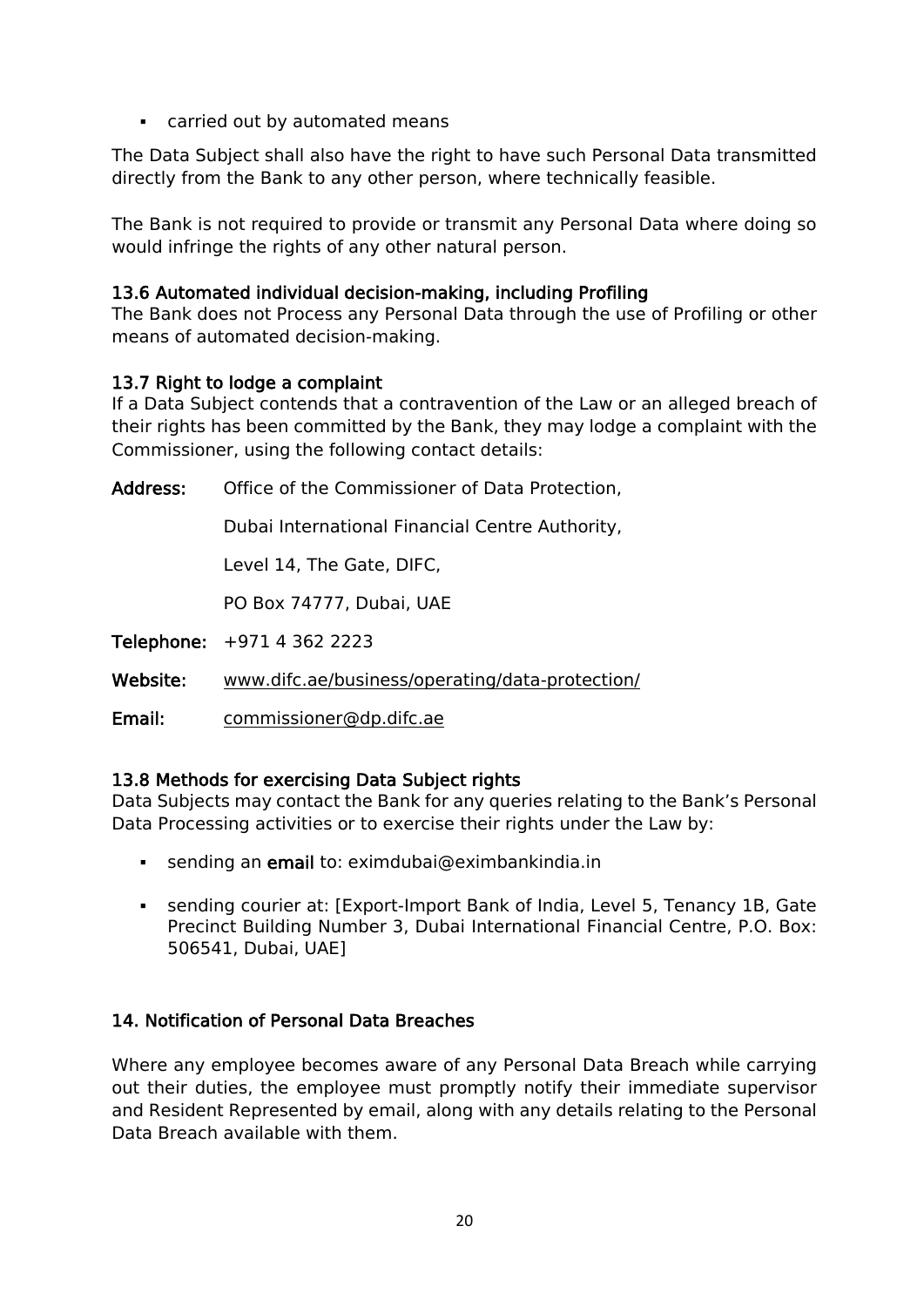Where the Bank becomes aware of, or is notified of, any Personal Data Breach, the Bank will promptly take all necessary information security and other measures to contain and mitigate the Personal Data Breach, and assess the level of risk involved and its potential impact.

The Bank will also, as soon as reasonably practicable, make Notifications to the Commissioner and/or the relevant Data Subjects of such Personal Data Breach, as may be appropriate.

## <span id="page-20-0"></span>14.1 Notifications to the Commissioner

If there is a Personal Data Breach that compromises a Data Subject's confidentiality, security or privacy, the Bank shall, as soon as practicable in the circumstances, notify the Personal Data Breach to the Commissioner. Such notification shall at least, either in a single notification or in phases as and when the relevant information becomes available to the Bank:

- describe the nature of the Personal Data Breach including where possible, the categories and approximate number of Data Subjects concerned and the categories and approximate amount of Personal Data records concerned;
- communicate the name and contact details of the relevant person from whom more information can be obtained;
- describe the likely consequences of the Personal Data Breach; and
- describe the measures taken or proposed to be taken by the Bank to address the Personal Data Breach, including, where appropriate, measures to mitigate its possible adverse effects.

The Bank shall maintain a written electronic Breach Log to document any Personal Data Breaches, comprising the facts relating to the Personal Data Breach, its effects and the remedial action taken.

The Bank shall also fully co-operate with any investigation of the Commissioner in relation to a Personal Data Breach.

## <span id="page-20-1"></span>14.2 Notifications to the Data Subject

When a Personal Data Breach is likely to result in a high risk to the security or rights of a Data Subject, the Bank will communicate the Personal Data Breach to an affected Data Subject as soon as practicable in the circumstances. If there is an immediate risk of damage to the Data Subject, the Bank shall promptly communicate with the affected Data Subject. The Bank may also be required to make such communication to relevant Data Subjects where the Commissioner considers that there is a high risk to the security or rights of the Data Subjects involved.

Any such communication to the Data Subject, shall describe in clear and plain language the nature of the Personal Data Breach, shall contain at least the information provided to the Commissioner under Section 14.1 of this Policy, and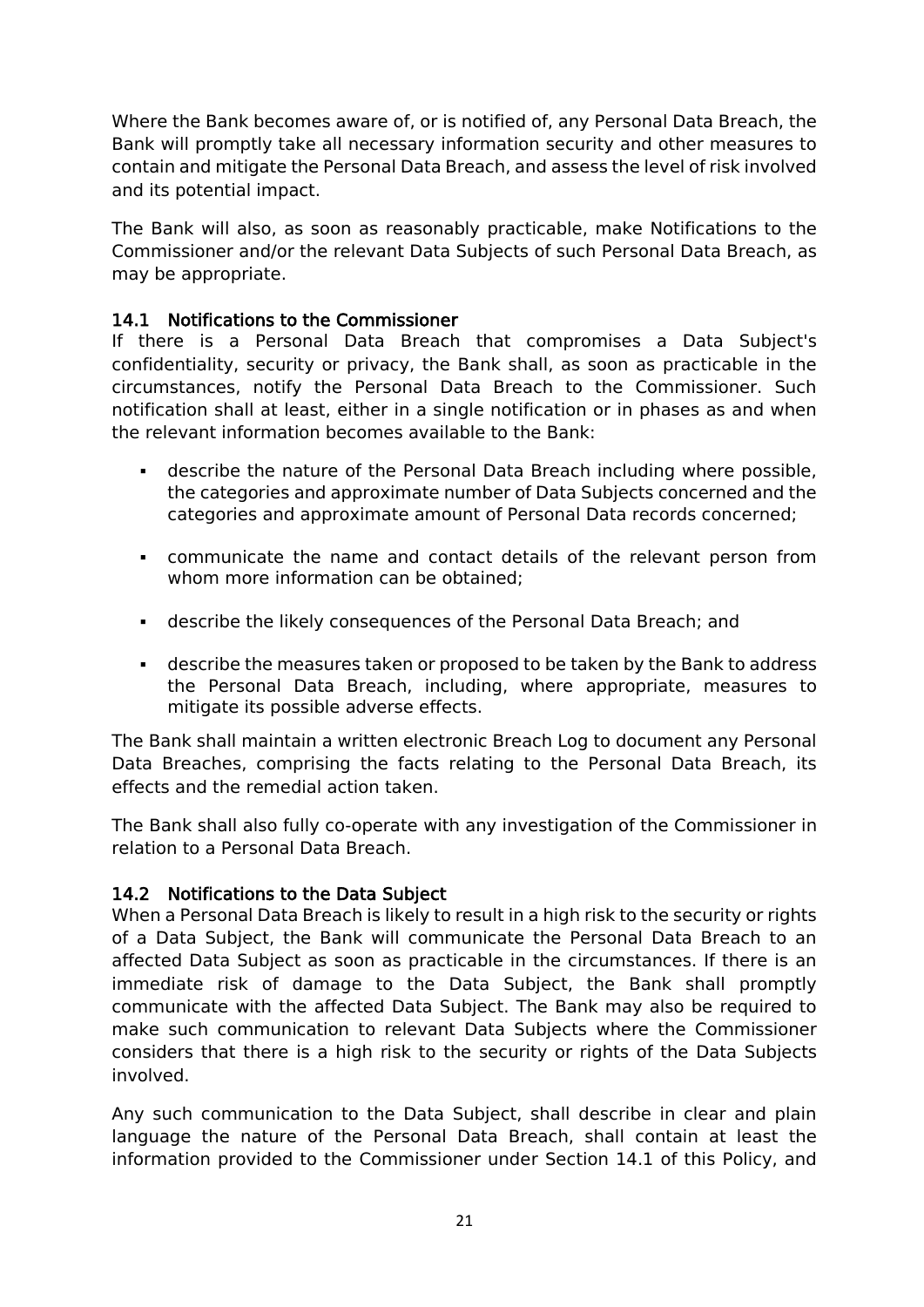shall, where possible, make recommendations for the Data Subject to mitigate potential adverse effects.

Where communication to individual Data Subjects will involve disproportionate effort, the Bank may inform the Data Subject of such Personal Data Breach in a public communication or similar measure whereby the Data Subjects are informed in an equally effective manner.

## <span id="page-21-0"></span>15. Fines and sanctions for non-compliance

In accordance with Part 9 and Schedule 2 of the Law, the Commissioner may impose administrative fines, general fines and/or other penalties and sanctions to the Bank for any contraventions of the Law.

Where any such contravention is due to the action, inaction, or negligence of an employee, as may be applicable, such employee may be subject to penalties and disciplinary actions as per HR policy of the company.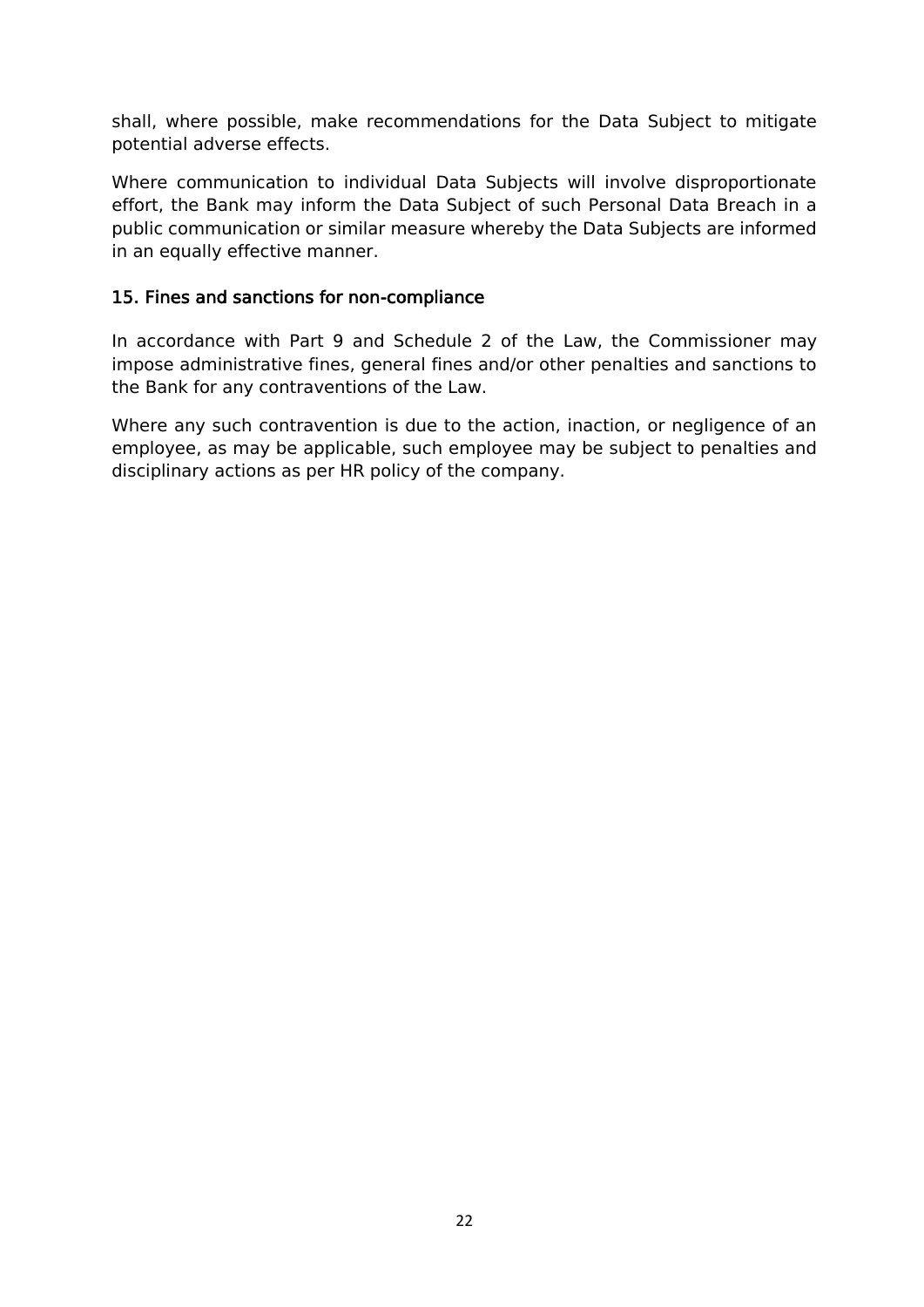## <span id="page-22-0"></span>DEFINED TERMS

| <b>TERM</b>                        | <b>DEFINITION</b>                                                                                                                                                                                                                                                                                                                                                                                                                                   |
|------------------------------------|-----------------------------------------------------------------------------------------------------------------------------------------------------------------------------------------------------------------------------------------------------------------------------------------------------------------------------------------------------------------------------------------------------------------------------------------------------|
| Applicable Law                     | Means all applicable laws, statutes, codes,<br>ordinances, decrees, rules, regulations, municipal<br>by-laws, judgments, orders, decisions, rulings or<br>awards of any government, quasi-government,<br>statutory or regulatory body, ministry, government<br>agency or department, court, agency<br>or<br>association of competent jurisdiction                                                                                                   |
| Controller                         | Means any person who alone or jointly with others<br>determines the purposes and means of the<br>Processing of Personal Data                                                                                                                                                                                                                                                                                                                        |
| Data Subject                       | Means the identified or Identifiable Natural Person<br>to whom Personal Data relates                                                                                                                                                                                                                                                                                                                                                                |
| <b>DIFC</b>                        | Means the Dubai International Financial Centre                                                                                                                                                                                                                                                                                                                                                                                                      |
| <b>Filing System</b>               | Means any structured set of Personal Data that is<br>accessible according to specific criteria, whether<br>centralized, decentralized or dispersed on a<br>functional or geographic basis                                                                                                                                                                                                                                                           |
| <b>Identifiable Natural Person</b> | Means a natural living person who can<br>be<br>identified, directly or indirectly, in particular by<br>reference to an identifier such as a name, an<br>identification number, location data, an online<br>identifier or to one (1) or more factors specific to<br>his biological, physical, biometric, physiological,<br>mental, genetic, economic, cultural or social<br>identity (and "Identified Natural Person" is<br>interpreted accordingly) |
| Personal Data                      | Means any information referring to an identified or<br><b>Identifiable Natural Person</b>                                                                                                                                                                                                                                                                                                                                                           |
| Personal Data Breach               | breach of security leading to the<br>Means a<br>accidental or unlawful destruction, loss, alteration,<br>unauthorized disclosure of, or access to, Personal<br>Data transmitted, stored, or otherwise Processed                                                                                                                                                                                                                                     |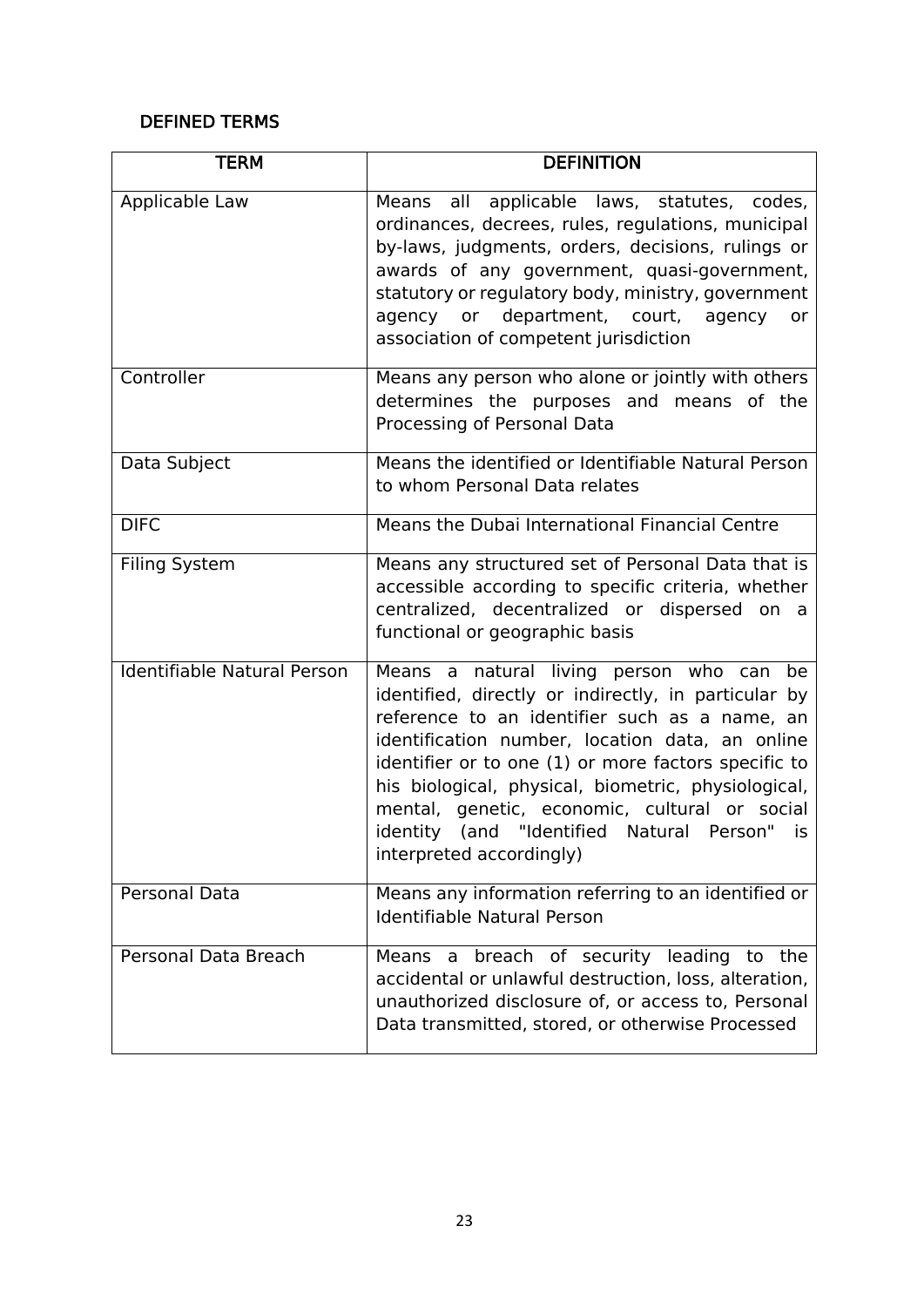| Process, Processed,      | Means any operation or set of operations                                                                                                                                                                                                                                                                                                                                                                                                                                                                  |
|--------------------------|-----------------------------------------------------------------------------------------------------------------------------------------------------------------------------------------------------------------------------------------------------------------------------------------------------------------------------------------------------------------------------------------------------------------------------------------------------------------------------------------------------------|
| Processes and Processing | performed upon Personal Data, whether or not by                                                                                                                                                                                                                                                                                                                                                                                                                                                           |
| (and other variants)     | automated means, such as collection, recording,                                                                                                                                                                                                                                                                                                                                                                                                                                                           |
|                          | organization, structuring, storage and archiving,                                                                                                                                                                                                                                                                                                                                                                                                                                                         |
|                          | adaptation or alteration, retrieval, consultation,                                                                                                                                                                                                                                                                                                                                                                                                                                                        |
|                          | use, disclosure by transmission, dissemination,                                                                                                                                                                                                                                                                                                                                                                                                                                                           |
|                          | transfer or otherwise making available, alignment                                                                                                                                                                                                                                                                                                                                                                                                                                                         |
|                          | or combination, restricting (meaning the marking                                                                                                                                                                                                                                                                                                                                                                                                                                                          |
|                          | of stored Personal Data with the aim of limiting                                                                                                                                                                                                                                                                                                                                                                                                                                                          |
|                          | Processing of it in the future), erasure or                                                                                                                                                                                                                                                                                                                                                                                                                                                               |
|                          | destruction, but excluding operations or sets of                                                                                                                                                                                                                                                                                                                                                                                                                                                          |
|                          | operations performed on Personal Data by:                                                                                                                                                                                                                                                                                                                                                                                                                                                                 |
| Processor                | (a) a natural person in the course of a purely<br>personal or household activity that has no<br>connection to a commercial purpose; or<br>enforcement<br>authorities<br>(b) law<br>for<br>the<br>purposes of the prevention, investigation,<br>or prosecution<br>detection<br>of criminal<br>offences or the execution of criminal<br>penalties, including safeguarding against<br>and preventing threats to public security<br>Means any person who Processes Personal Data on<br>behalf of a Controller |
|                          |                                                                                                                                                                                                                                                                                                                                                                                                                                                                                                           |
| Profiling                | Means the automated Processing of Personal Data<br>to evaluate the personal aspects relating to a<br>natural person, in particular to analyse or predict<br>aspects concerning the person's performance at<br>work, economic situation, health,<br>personal<br>preferences or interests, reliability or behavior,<br>location or movements                                                                                                                                                                |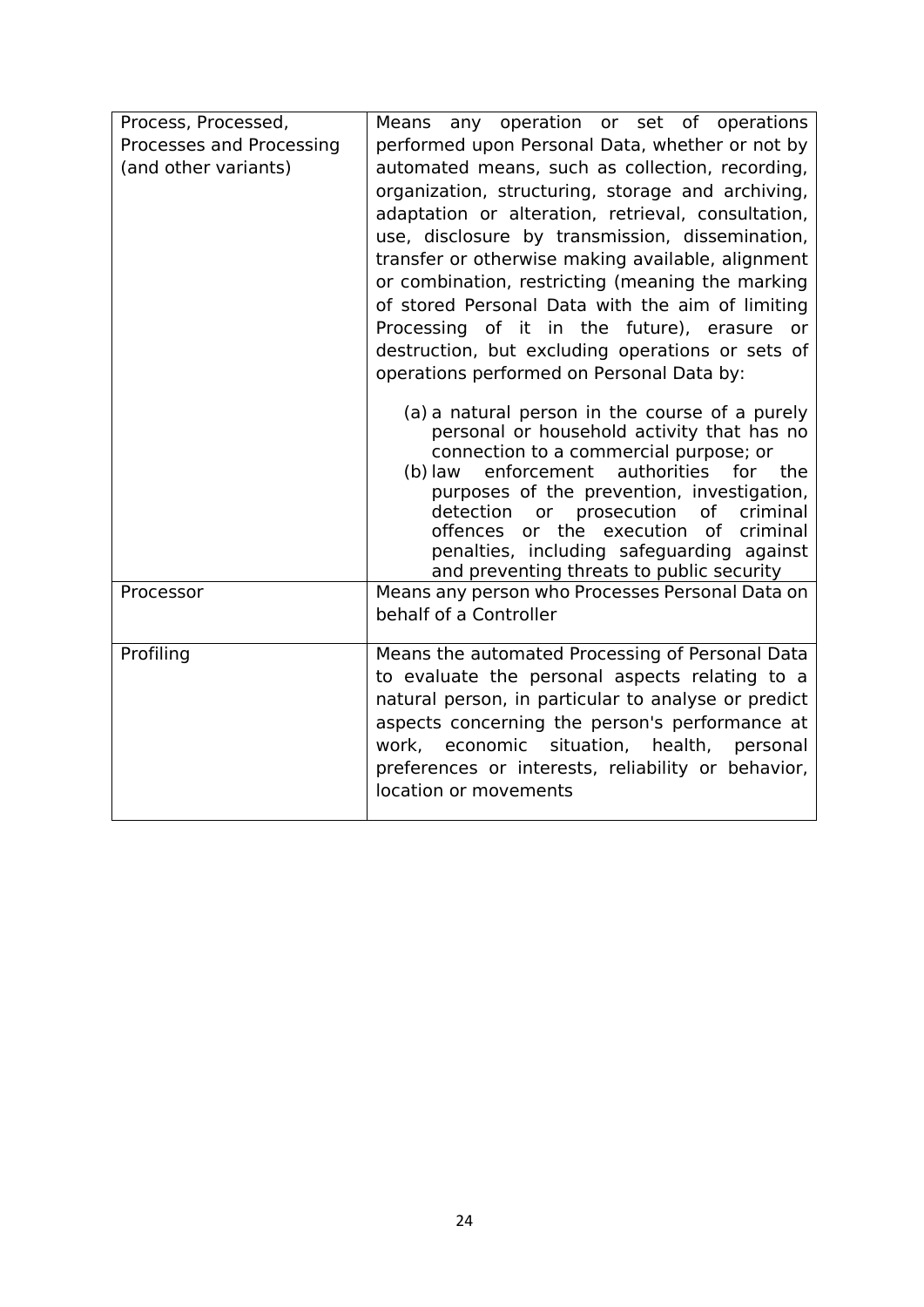| Put beyond further use   | Means that:                                                                                                                                                                                                                                                                                                                                                                                                                                                                                                                                                                                                                                                                                                                                                                                                                                                                                                                                                                        |
|--------------------------|------------------------------------------------------------------------------------------------------------------------------------------------------------------------------------------------------------------------------------------------------------------------------------------------------------------------------------------------------------------------------------------------------------------------------------------------------------------------------------------------------------------------------------------------------------------------------------------------------------------------------------------------------------------------------------------------------------------------------------------------------------------------------------------------------------------------------------------------------------------------------------------------------------------------------------------------------------------------------------|
|                          | (a) A Controller and any relevant Processor is<br>unable to use the Personal Data to inform<br>any decision with respect of the Data<br>Subject or in a manner that affects the Data<br>Subject in any way, other than where such<br>Personal Data needs to be cross-checked by<br>automated means solely in order to prevent<br>further Processing of Personal Data related<br>to the Data Subject;<br>(b) no party has access to the Personal Data<br>other than the Controller and any relevant<br>Processor;<br>(c) Personal Data is protected by appropriate<br>technical<br>and organisational security<br>measures that are equivalent to those<br>afforded to live Personal Data; and<br>(d) a Controller and any relevant Processor<br>have in place and must comply with a<br>strategy for the<br>permanent<br>deletion,<br>anonymisation, pseudonymisation or secure<br>encryption of the Personal Data, complies<br>and can demonstrate compliance with such<br>policy |
| Single Discrete Incident | Means a Processing operation or a collection of                                                                                                                                                                                                                                                                                                                                                                                                                                                                                                                                                                                                                                                                                                                                                                                                                                                                                                                                    |
|                          | Processing operations that relate to a:<br>(a) single, non-recurring transaction; or<br>(b) non-recurring and clearly defined purpose<br>that a Data Subject is seeking to achieve,<br>in each case, with a definable end point                                                                                                                                                                                                                                                                                                                                                                                                                                                                                                                                                                                                                                                                                                                                                    |
| Special Categories of    | Means Personal Data revealing or concerning                                                                                                                                                                                                                                                                                                                                                                                                                                                                                                                                                                                                                                                                                                                                                                                                                                                                                                                                        |
| Personal Data            | (directly or indirectly) racial or ethnic origin,<br>communal origin, political affiliations or opinions,<br>religious or philosophical beliefs, criminal record,<br>trade-union membership and health or sex life and<br>including genetic data and biometric data where it<br>is used for the purpose of uniquely identifying a<br>natural person                                                                                                                                                                                                                                                                                                                                                                                                                                                                                                                                                                                                                                |
| <b>Third Country</b>     | Means a jurisdiction other than the DIFC, whether<br>in the UAE or elsewhere                                                                                                                                                                                                                                                                                                                                                                                                                                                                                                                                                                                                                                                                                                                                                                                                                                                                                                       |
| <b>Third Party</b>       | Means any person authorized to Process Personal<br>Data, other than the:                                                                                                                                                                                                                                                                                                                                                                                                                                                                                                                                                                                                                                                                                                                                                                                                                                                                                                           |
|                          | (a) the Data Subject;<br>(b) the Controller; or<br>(c) the Processor                                                                                                                                                                                                                                                                                                                                                                                                                                                                                                                                                                                                                                                                                                                                                                                                                                                                                                               |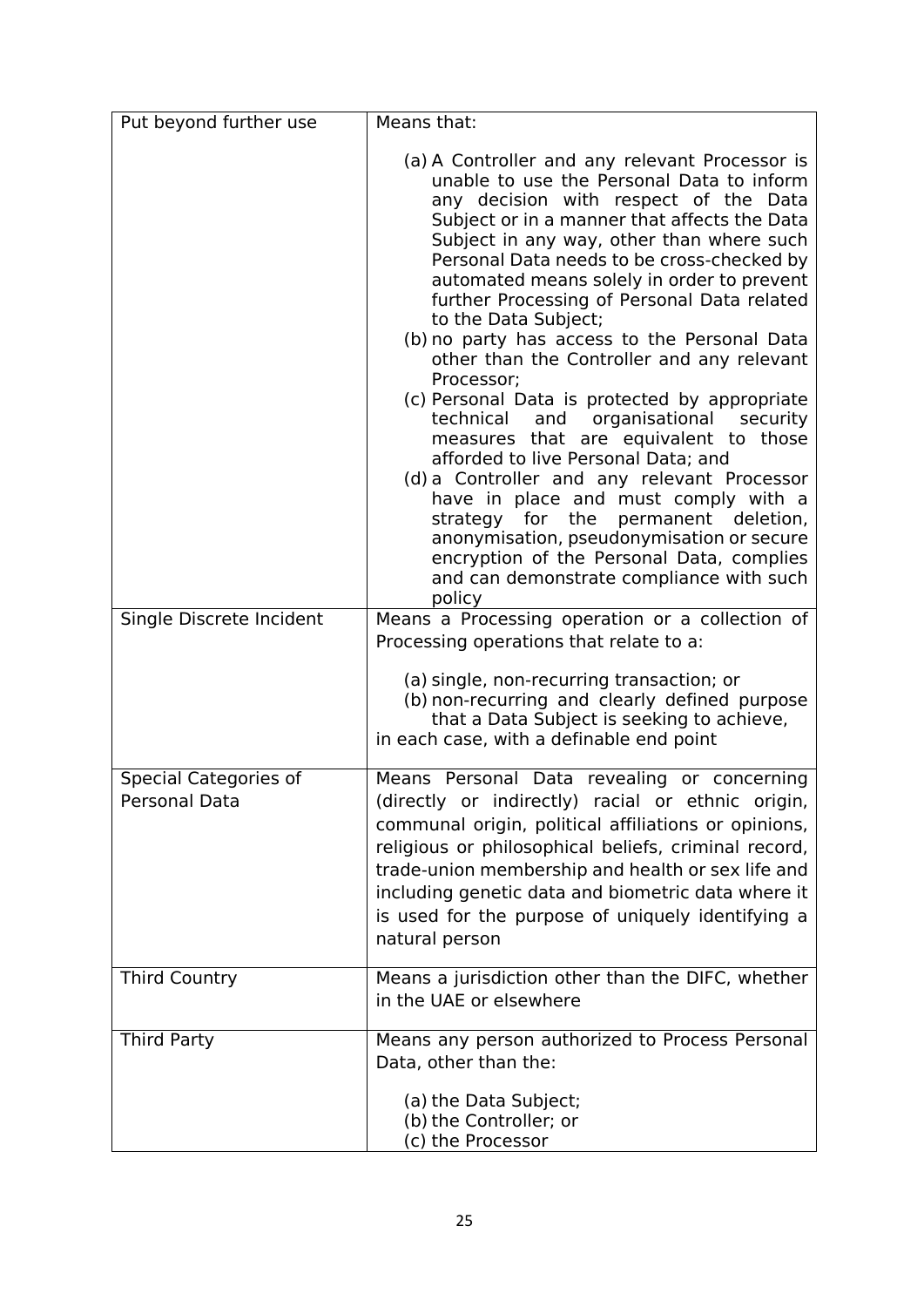Appendix II

PRIVACY POLICY

EXIM BANK – Dubai Representative Office, DIFC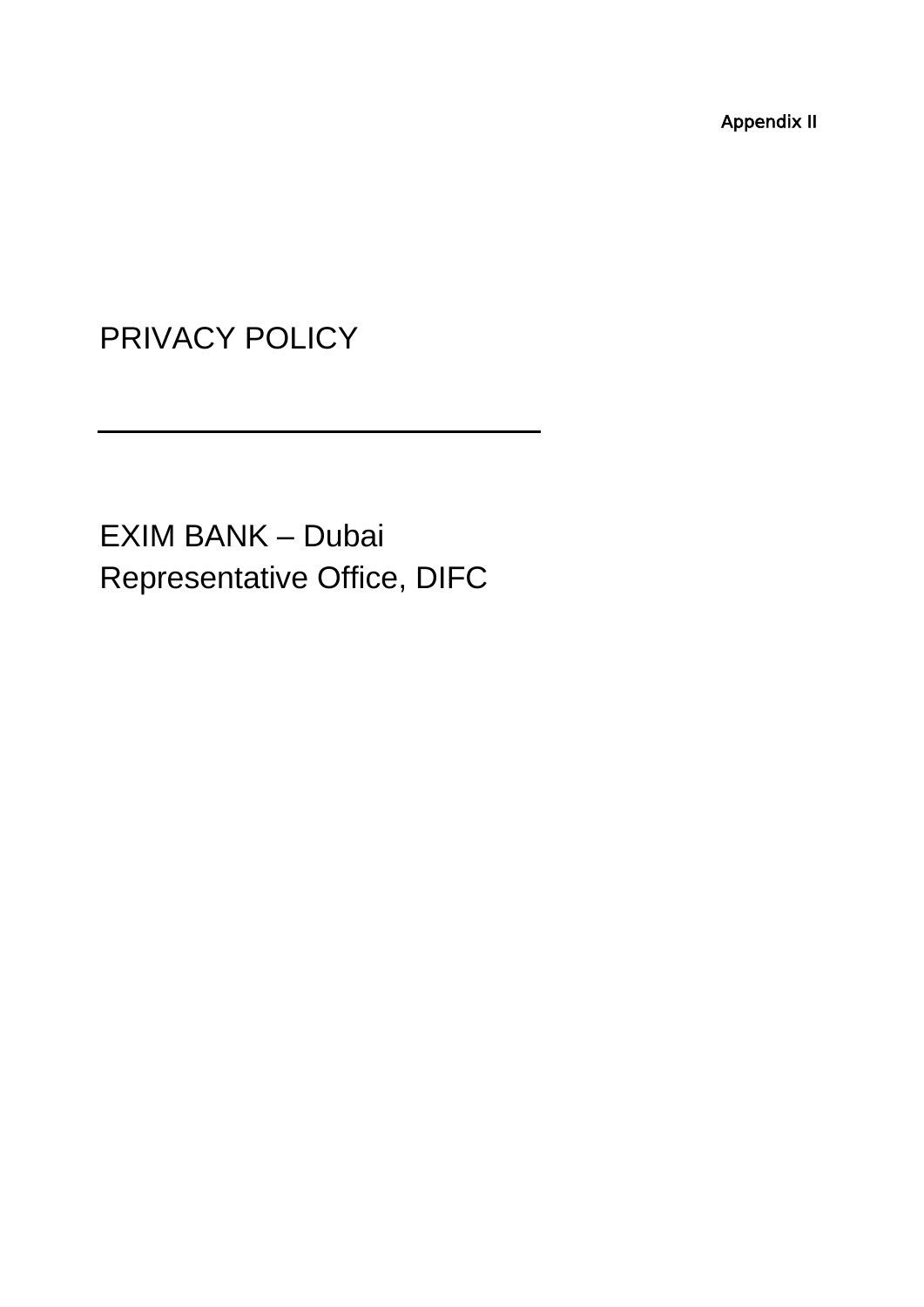## PRIVACY POLICY

This Privacy Policy ("Policy") is designed to help you understand how we use your Personal Data, in accordance with the DIFC Data Protection Law, DIFC Law No. 5 of 2020, and the Regulations and further guidance thereunder (the "Law")<sup>2</sup>.

We encourage you to read the whole Policy. Alternatively, if you wish to read about specific privacy practices that interest you, please click on the relevant links below.

# PART A – [PURPOSE](#page-28-0)

- 1. [Identity](#page-28-1)
- 2. Our use of [Personal](#page-28-2) Data
- 3. This [Privacy](#page-28-3) Policy
- 4. [Updating](#page-28-4) this Privacy Policy
- 5. What is [Personal](#page-28-5) Data?
- 6. Our [responsibility](#page-28-6) to you
- 7. [Contact](#page-28-7) Person for Data Protectio[n](#page-29-0)

## PART B – [YOUR PERSONAL](#page-29-0)

- 8. Why are we [collecting](#page-29-1) Personal Data about you?
- 9. What [Personal](#page-29-2) Data do we collect about you?
- 10. Where do we collect your [Personal](#page-30-0) Data from?

# PART C – [OUR USE OF YOUR PERSONAL DATA](#page-31-0)

- 11. How do we use your [Personal](#page-31-1) Data?
- 12. [Consent](#page-33-0)
- 13. Do we share your [information](#page-33-1) with anyone else?

<sup>2</sup> <https://www.difc.ae/business/operating/data-protection/>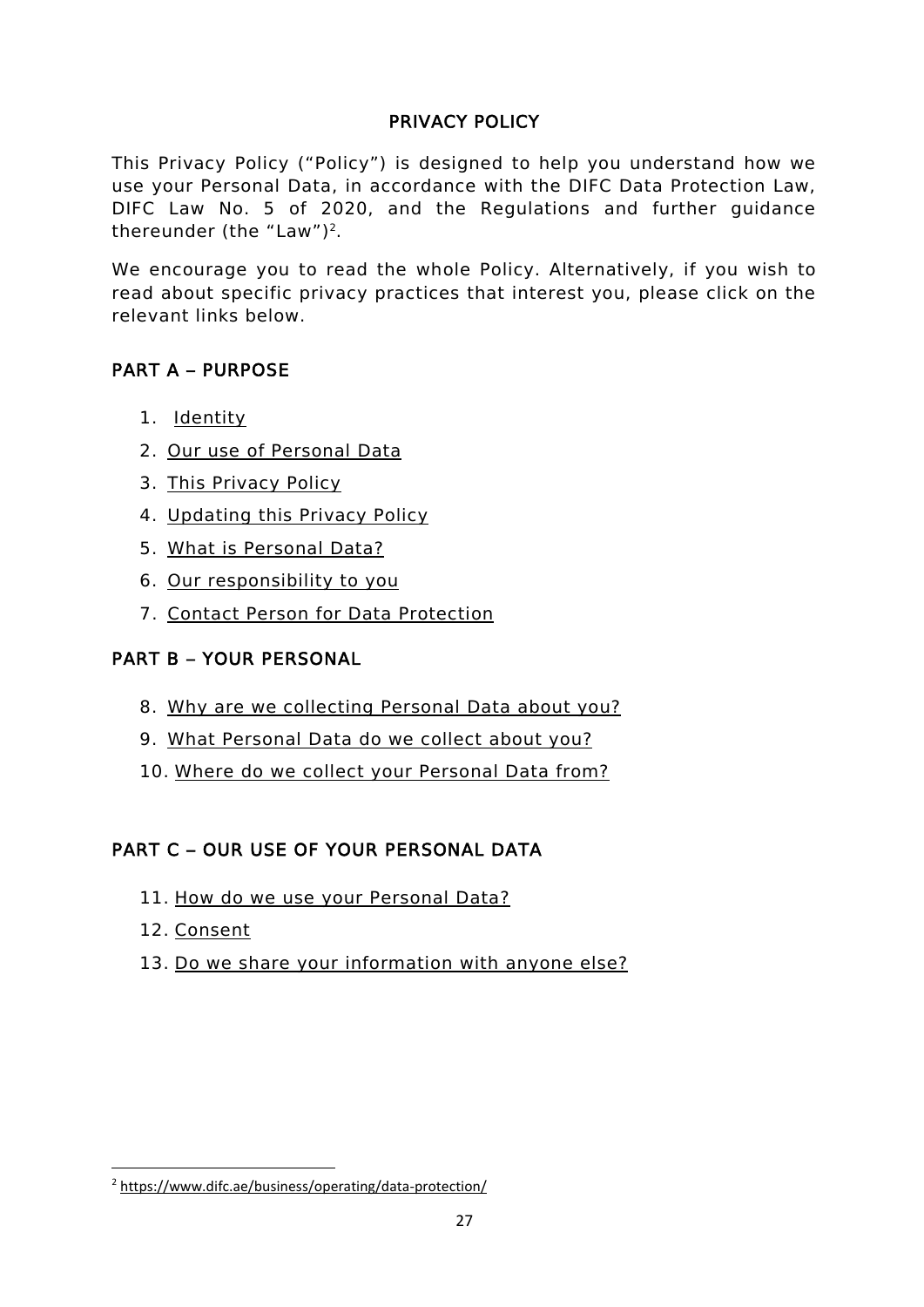# PART D – [OTHER IMPORTANT](#page-34-0)

- 14. Keeping your [Personal](#page-34-1) Data safe
- 15. Profiling and [automated](#page-34-2) decision making
- 16. How long do we keep your [Personal](#page-34-3) Data?
- 17. Cross border [transfers](#page-34-4) of your Personal Data

## PART E – [YOUR RIGHTS](#page-35-0)

- 18. [Contacting](#page-35-1) us and your rights
- 19. Your right to [complain](#page-35-2)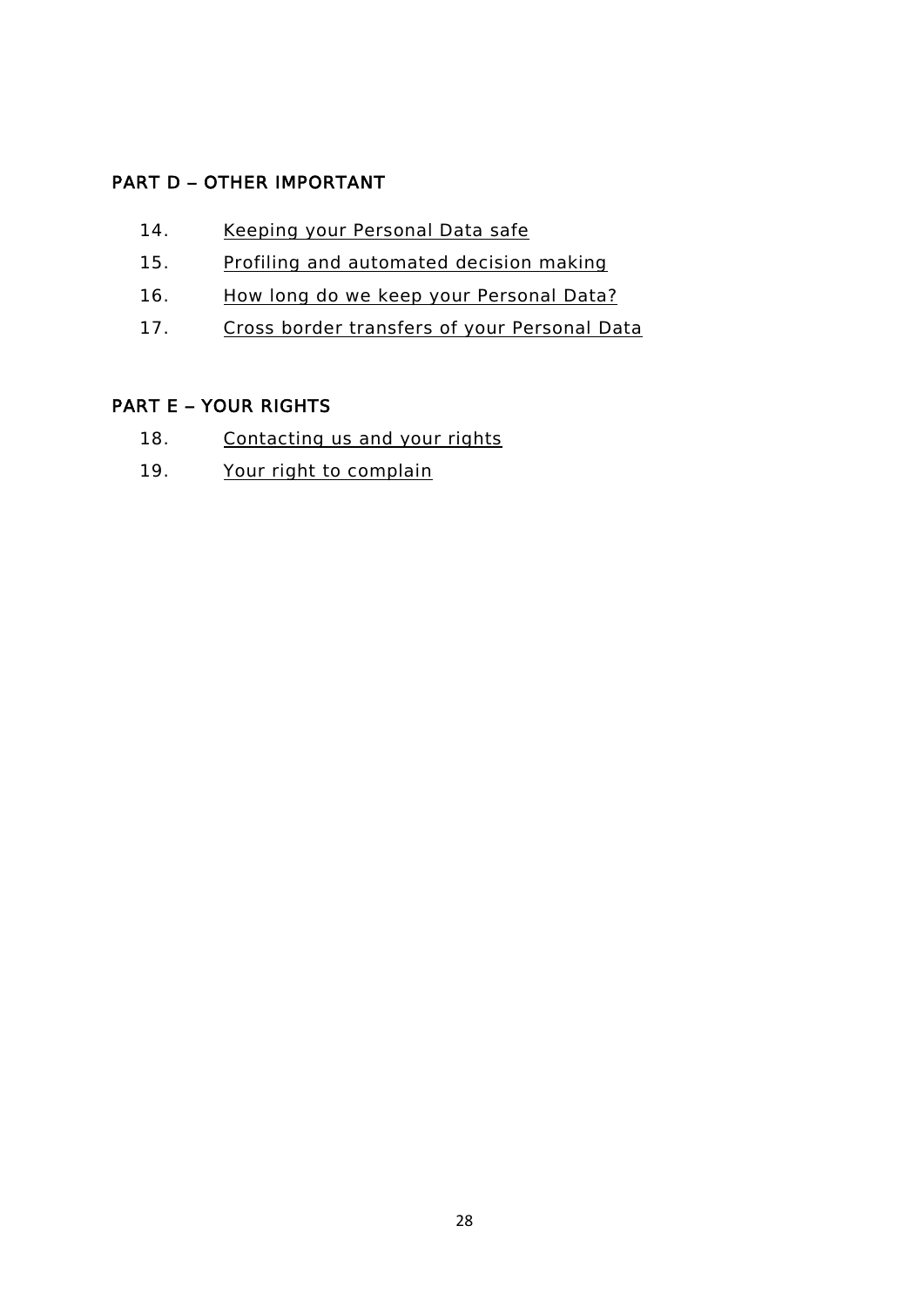# <span id="page-28-1"></span><span id="page-28-0"></span>PART A – PURPOSE & APPLICABILITY

#### 1. Identity

EXIM Bank of India (Bank) is a specialized financial institution, wholly owned by Government of India. It has established a Representative Office in DIFC to conduct marketing and other liaison activities. The Representative Office does not provide any Financial or other services. Bank *inter alia* is required to comply with all legislation applicable to its activities in the DIFC.

Office Address: Exim Bank of India, Level 5, Gate Precinct Building 3, Dubai International Financial Centre, Dubai, 506541, United Arab Emirates

#### <span id="page-28-2"></span>2. Our use of Personal Data

In connection with providing our services and in compliance with the applicable laws and regulations in the DIFC and the UAE ("Applicable Law"), we collect and Process<sup>3</sup> information, including Personal Data.

#### <span id="page-28-3"></span>3. This Privacy Policy

This is our general Privacy Policy that applies to the Bank in the context of its Processing activity in the DIFC through the Bank's Representative Office.

#### <span id="page-28-4"></span>4. Updating this Privacy Policy

This Policy may be updated from time to time. This version is dated 31st August 2020.

#### <span id="page-28-5"></span>5. What is Personal Data?

Personal Data is any information referring to an identified or Identifiable Natural Person<sup>4</sup>. This includes information like your name, (e-mail) address and telephone number.

#### <span id="page-28-6"></span>6. Our responsibility to you

We Process your Personal Data in our capacity as a Controller. This means that we are responsible for ensuring that we comply with the Law when Processing your Personal Data.

#### <span id="page-28-7"></span>7. Contact Person for Data Protection

<sup>&</sup>lt;sup>3</sup> "Processing" of Personal Data can include any one or more of the following, whether or not by automated means: collection, recording, organization, structuring, storage and archiving, adaptation or alteration, retrieval, consultation, use, disclosure by transmission, dissemination, transfer or otherwise making available, alignment or combination, restricting, erasure or destruction.

<sup>&</sup>lt;sup>4</sup> Identifiable Natural Person means a natural living person who can be identified, directly or indirectly, in particular by reference to an identifier such as a name, an identification number, location data, an online identifier or to one (1) or more factors specific to his biological, physical, biometric, physiological, mental, genetic, economic, cultural or social identity (and "Identified Natural Person" is interpreted accordingly).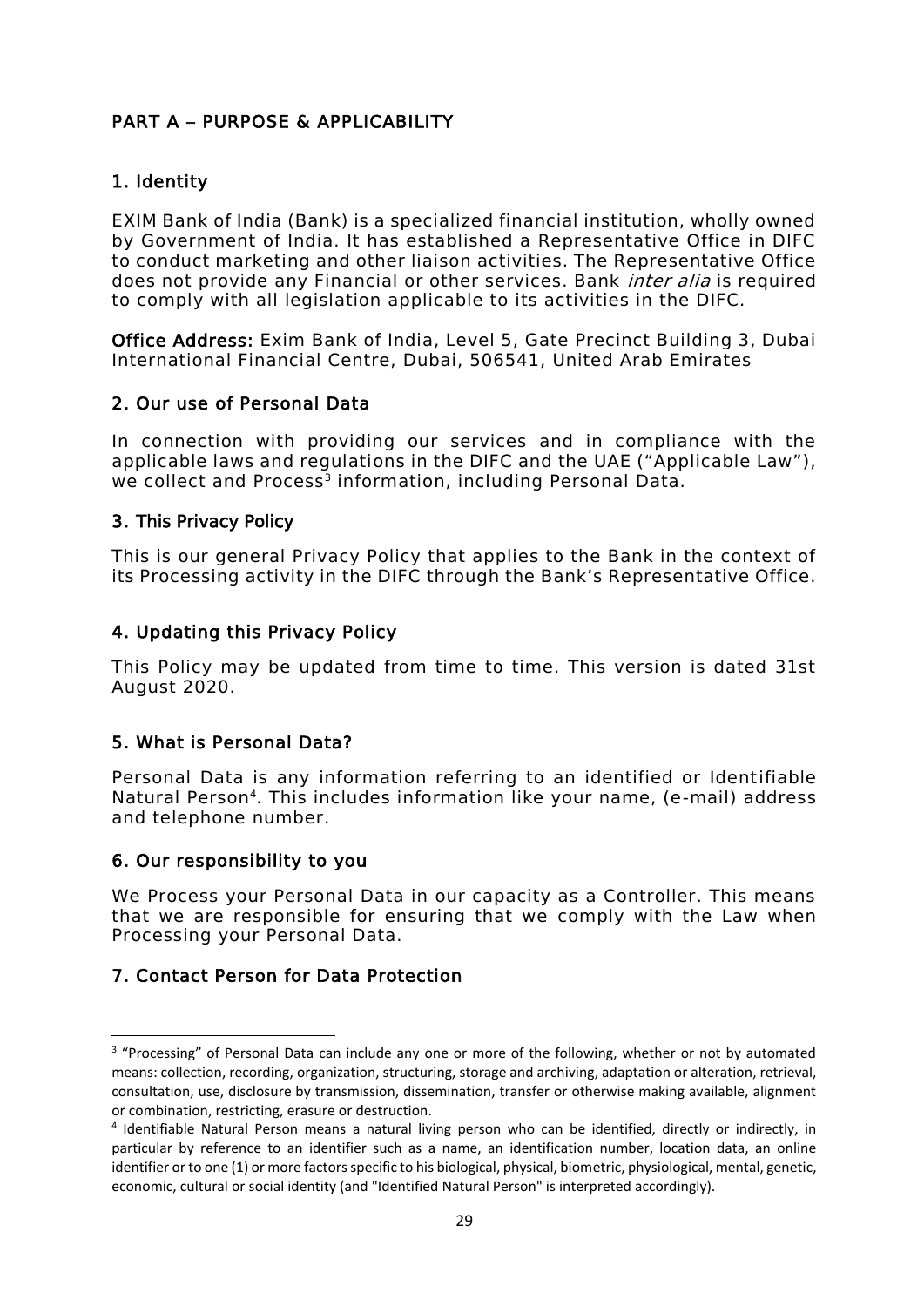For any queries relating to our Data Processing activities or other matters under this Policy or the Law, you may contact us by:

- sending an email to: [eximdubai@eximbankindia.in]
- <span id="page-29-1"></span><span id="page-29-0"></span>sending by post to: [Export-Import Bank of India- DIFC, Level 5, 501-B, Gate Precinct Building No 3, Dubai International Financial Centre, Dubai- 506541]

## PART B – YOUR PERSONAL DATA

#### 8. Why are we collecting Personal Data about you?

We only collect Personal Data about you in connection with providing our services and conducting our normal business operations. We may hold information about you if:

- you are a client, a representative of a client and the beneficial owner of a client.
- we are required to Process your Personal Data in accordance with Applicable Law, for e.g. anti-money laundering laws
- your information is provided to us by a client or others, or we otherwise obtain your information, in connection with the service(s) we are providing a client
- you provide services to us (or you represent a company which provides services to us)
- you represent a regulator, certification body or government body which has dealings with us
- you attend our seminars, webinars, or events, receive our newsletter updates, or visit our offices or websites
- you are an applicant for a job with us
- you are or were an employee of the Bank

#### <span id="page-29-2"></span>9. What Personal Data do we collect about you?

The types of information we Process about you may include:

| <b>Types of Personal Data</b> | <b>Details</b>                                                                                                                                                                                                                                                                         |
|-------------------------------|----------------------------------------------------------------------------------------------------------------------------------------------------------------------------------------------------------------------------------------------------------------------------------------|
| Individual details            | Name, address (including proof of address),<br>other contact details (e.g. email and telephone<br>numbers), gender, marital status, date and<br>place of birth, nationality, employer, job title<br>and employment history, and family details,<br>including their relationship to you |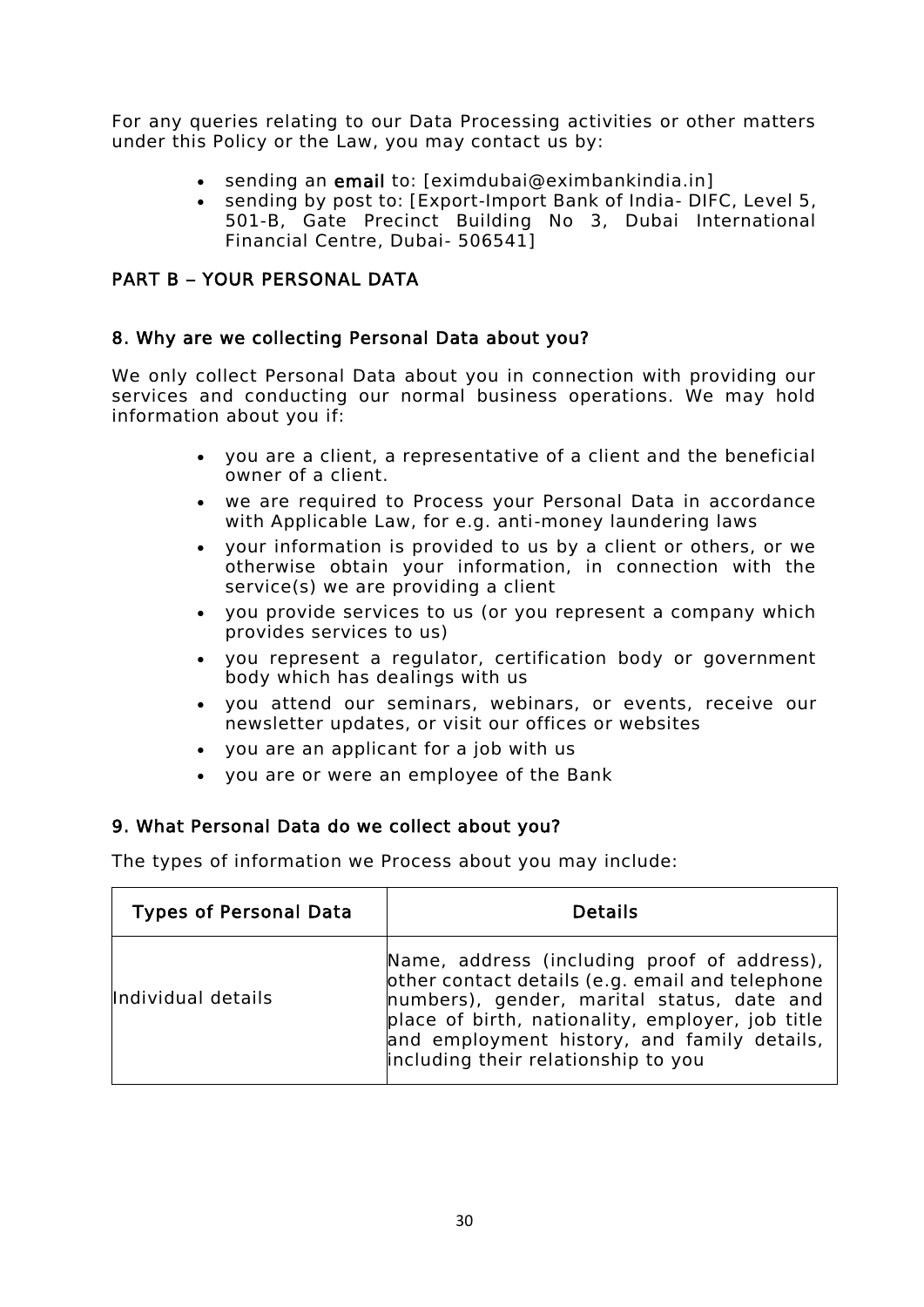| Identification details                      | Identification numbers issued by government<br>bodies or agencies, such as your passport<br>number, Emirates ID or other national identity<br>number, tax identification number and driving<br>licence number, including copies of such<br>government-issued identification document |
|---------------------------------------------|--------------------------------------------------------------------------------------------------------------------------------------------------------------------------------------------------------------------------------------------------------------------------------------|
| Financial information                       | Bank account details, income, source of<br>wealth, source of funds, credit or borrowing<br>history or other financial information                                                                                                                                                    |
| Anti-money laundering and<br>sanctions data | Screening information received from various<br>anti-money laundering, counter-terrorism<br>financing and sanctions databases relating to<br>you                                                                                                                                      |
| Special Categories of<br>Personal Data      | Information about your political affiliations or<br>opinions or criminal record, to the extent<br>required for compliance with Applicable Law.                                                                                                                                       |

<span id="page-30-0"></span>As a policy, we do not normally collect any Special Categories of Personal Data, unless such collection is warranted under specific circumstances.

Where permitted by law, we may process information about criminal convictions or offences and alleged offences for specific and limited activities and purposes, such as to perform checks to prevent and detect crime and to comply with laws relating to money laundering, fraud, terrorist financing, bribery and corruption, and international sanctions. It may involve investigating and gathering intelligence on suspected financial crimes, fraud and threats and sharing data between banks and with law enforcement and regulatory bodies.

#### 10. Where do we collect your Personal Data from?

We may collect your Personal Data from various sources, including:

- you
- your employer
- our clients and our service providers
- anti-money laundering and counter-terrorism financing databases, sanctions list, court judgements and other databases
- government agencies and publicly accessible registers or sources of information

The sources that apply to you will depend on the purpose for which we are collecting your Personal Data. Where we obtain your information from a third party, in particular your employer or our client, we may ask them to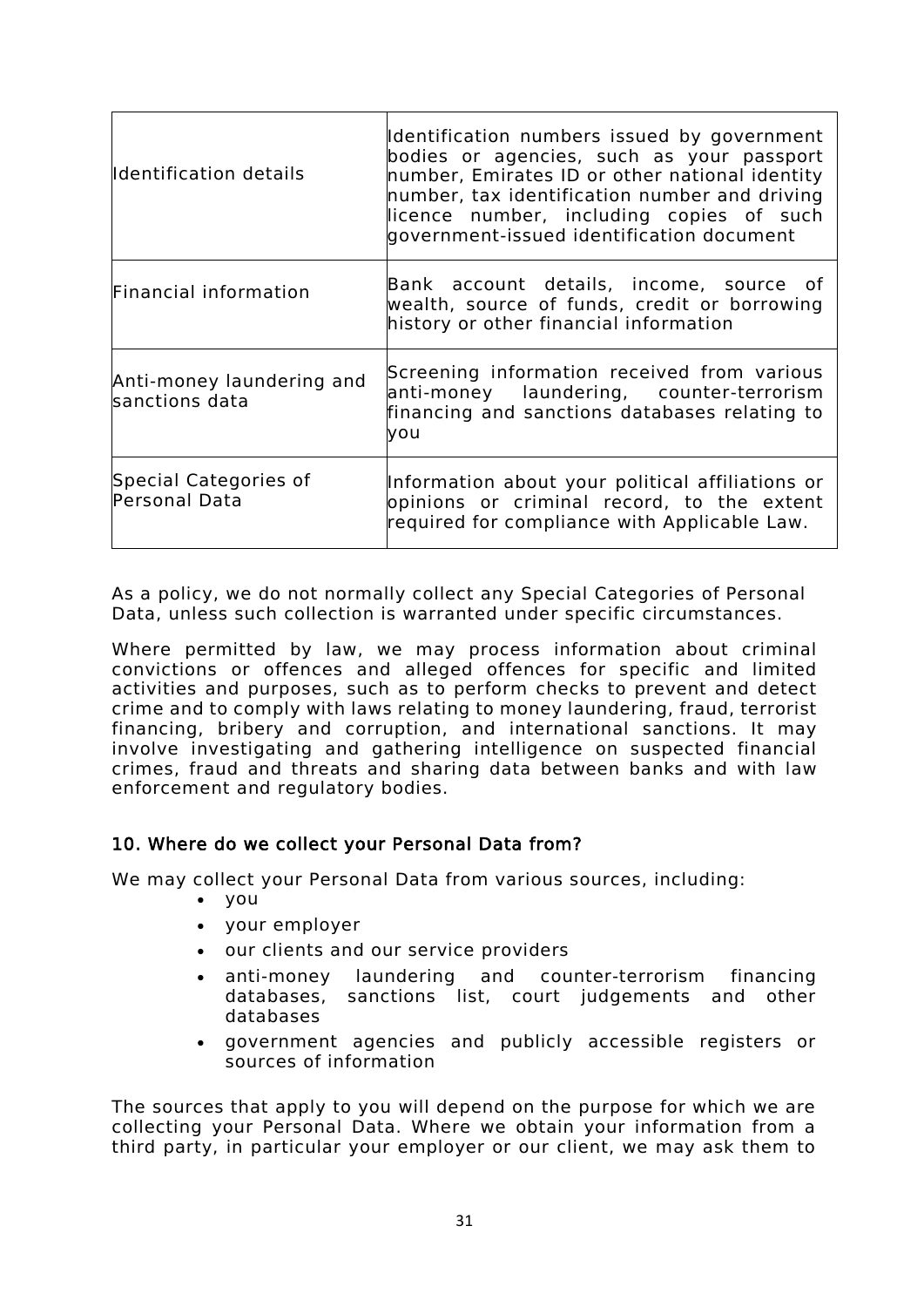provide you with a copy of this Privacy Policy to ensure that you know we are Processing your information and the purpose for such Processing.

## <span id="page-31-0"></span>PART C – OUR USE OF YOUR PERSONAL DATA

#### 11. How do we use your Personal Data?

In this section we set out in more detail:

- <span id="page-31-1"></span>• the main purposes for which we Process your Personal Data
- the lawful bases upon which we are Processing your Personal Data

| <b>Purpose for Processing</b>                                                                                                                                                                                                                                                                                                                                                                                                                                                                                                                                                                                                                                                                                               | Lawful basis for Processing                                                                                                                                                                                                                                                                                                                                                                                                                                                                           |
|-----------------------------------------------------------------------------------------------------------------------------------------------------------------------------------------------------------------------------------------------------------------------------------------------------------------------------------------------------------------------------------------------------------------------------------------------------------------------------------------------------------------------------------------------------------------------------------------------------------------------------------------------------------------------------------------------------------------------------|-------------------------------------------------------------------------------------------------------------------------------------------------------------------------------------------------------------------------------------------------------------------------------------------------------------------------------------------------------------------------------------------------------------------------------------------------------------------------------------------------------|
| Anti-Money Laundering and other<br>legal obligations<br>We obtain information about our<br>clients and their representatives<br>and beneficial owners and others to<br>help us comply with legislation on<br>laundering, terrorist<br>money<br>financing, and sanctions.<br>We also collect and disclose<br>Personal Data under applicable<br>legislation and under orders from<br>and<br>regulators.<br>courts<br>Our<br>disclosures will be to those bodies<br>and persons who are entitled to<br>receive the required information.<br>In some cases, this information may<br>include Special Categories<br>0f<br>the<br>Personal Data, to<br>extent<br>required by us<br>to<br>ensure<br>compliance with Applicable Law. | For Personal Data - Compliance with<br>Applicable Law that we are subject<br>to including without limitation<br><b>Prevention of Money Laundering Act</b><br>$\sqrt{(PMLA)}$ , and the instructions &<br>quidelines issued thereunder.<br>For Special Categories of Personal<br>Data - To comply with Applicable<br>Law that applies to us in relation to<br>anti-money laundering or counter-<br>terrorist financing obligations or the<br>prevention, detection,<br>or<br>prosecution of any crime. |
| <b>Services</b><br>We may obtain information about<br>individuals where this is necessary<br>or appropriate to provide services<br>to our clients.                                                                                                                                                                                                                                                                                                                                                                                                                                                                                                                                                                          | For Personal Data - Performance of<br>an engagement.                                                                                                                                                                                                                                                                                                                                                                                                                                                  |
| Service providers<br>We collect information about you in<br>connection with your provision of<br>services to us or your position as a<br>representative of a provider of                                                                                                                                                                                                                                                                                                                                                                                                                                                                                                                                                    | For Personal Data - Performance of<br>an engagement.                                                                                                                                                                                                                                                                                                                                                                                                                                                  |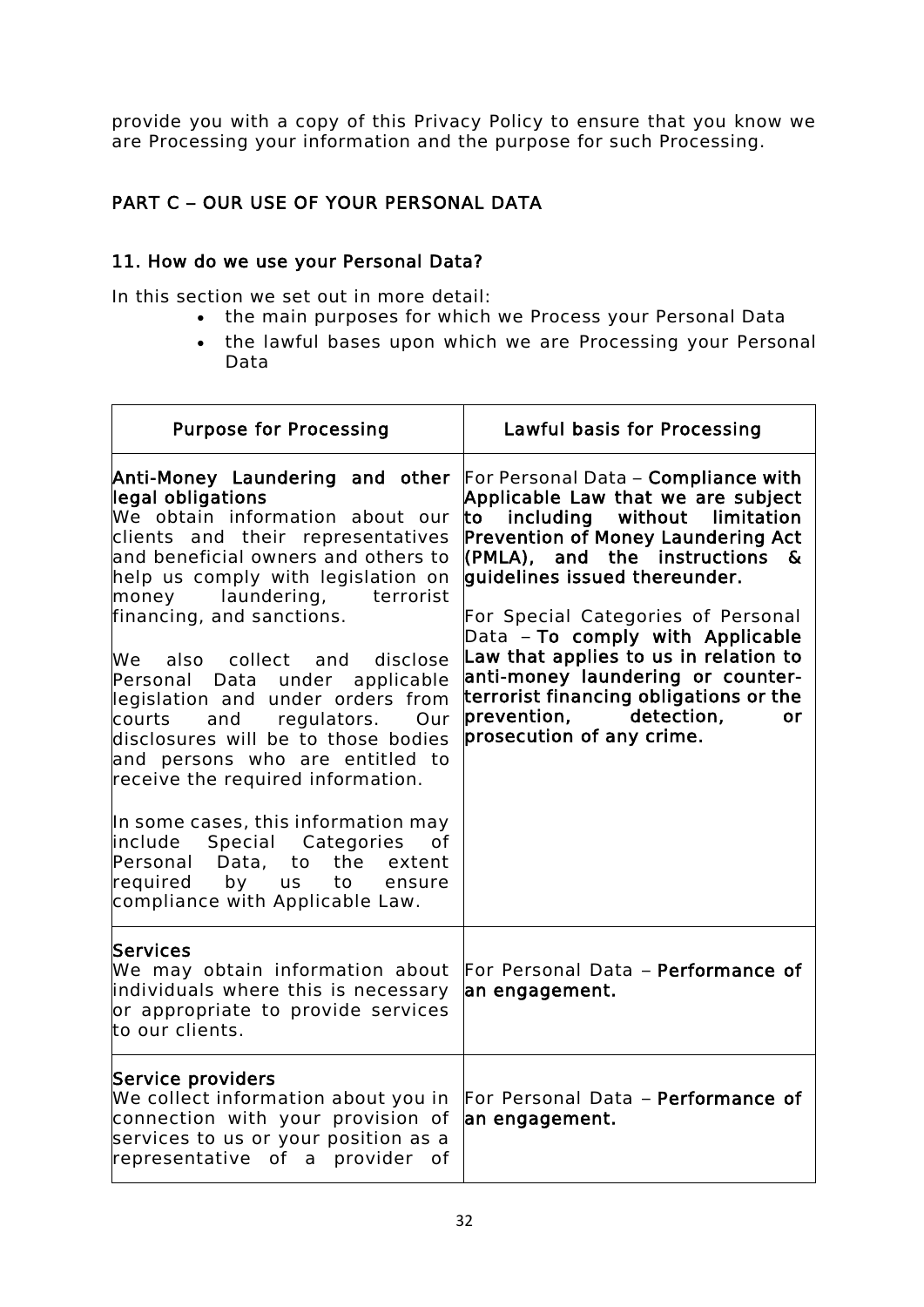| services to us. We do not collect<br>Special Categories of Personal Data<br>for this purpose, other than where<br>we are required to do so to meet<br>our legal obligations (see 'Anti-<br>Money Laundering and other legal<br>obligations' above).                                                                                                                                                                                                                                                                                                                                                                                                   |                                                                                                                                                                                                                                                                                                                                                 |
|-------------------------------------------------------------------------------------------------------------------------------------------------------------------------------------------------------------------------------------------------------------------------------------------------------------------------------------------------------------------------------------------------------------------------------------------------------------------------------------------------------------------------------------------------------------------------------------------------------------------------------------------------------|-------------------------------------------------------------------------------------------------------------------------------------------------------------------------------------------------------------------------------------------------------------------------------------------------------------------------------------------------|
| <b>Nisitors to our offices</b><br>We have security measures in place<br>at our offices, which include<br>building access controls and may<br>include CCTV. Images captured by<br>CCTV are securely stored and only<br>accessed on a need to know basis<br>(e.g. to investigate an incident).<br>Nisitors to our offices may be                                                                                                                                                                                                                                                                                                                        | For Personal Data - Legitimate                                                                                                                                                                                                                                                                                                                  |
| required to sign in and sign out at<br>building reception in accordance<br>with the building's security policies.<br>In addition, we may also maintain<br>visitor records ourselves, which are<br>securely stored and only accessible<br>on a need to know basis (e.g. to<br>investigate an incident).<br>We do not collect Special<br>Categories of Personal Data for this<br>purpose.                                                                                                                                                                                                                                                               | interests for information security<br>and physical security purposes                                                                                                                                                                                                                                                                            |
| <b>Staff Recruitment</b><br>We ask you to provide Personal<br>Data to us as part of your job<br>application. We will also conduct<br>checks in order to verify your<br>identity and the information in your<br>application as well as to obtain<br>further information<br>about your<br>suitability for a role within the<br>Bank. This may include obtaining<br>information from regulators, anti-<br>money laundering databases,<br>sanctions list, etc.<br>In some cases, this information will<br>Special Categories<br>include<br>0f<br>Personal<br>Data,<br>where<br>such<br>information is required for the<br>of<br>pre-employment<br>purpose | For Personal Data $-$ (1)<br>For<br>compliance with Applicable Law that<br>are subject to;<br>we<br>and<br>(2)<br>Legitimate interests to prevent<br>fraud.<br>For Special Categories of Personal<br>- For carrying<br>Data<br>out<br>our<br>and exercising<br>obligations<br>our<br>rights in the context of the Data<br>Subject's employment. |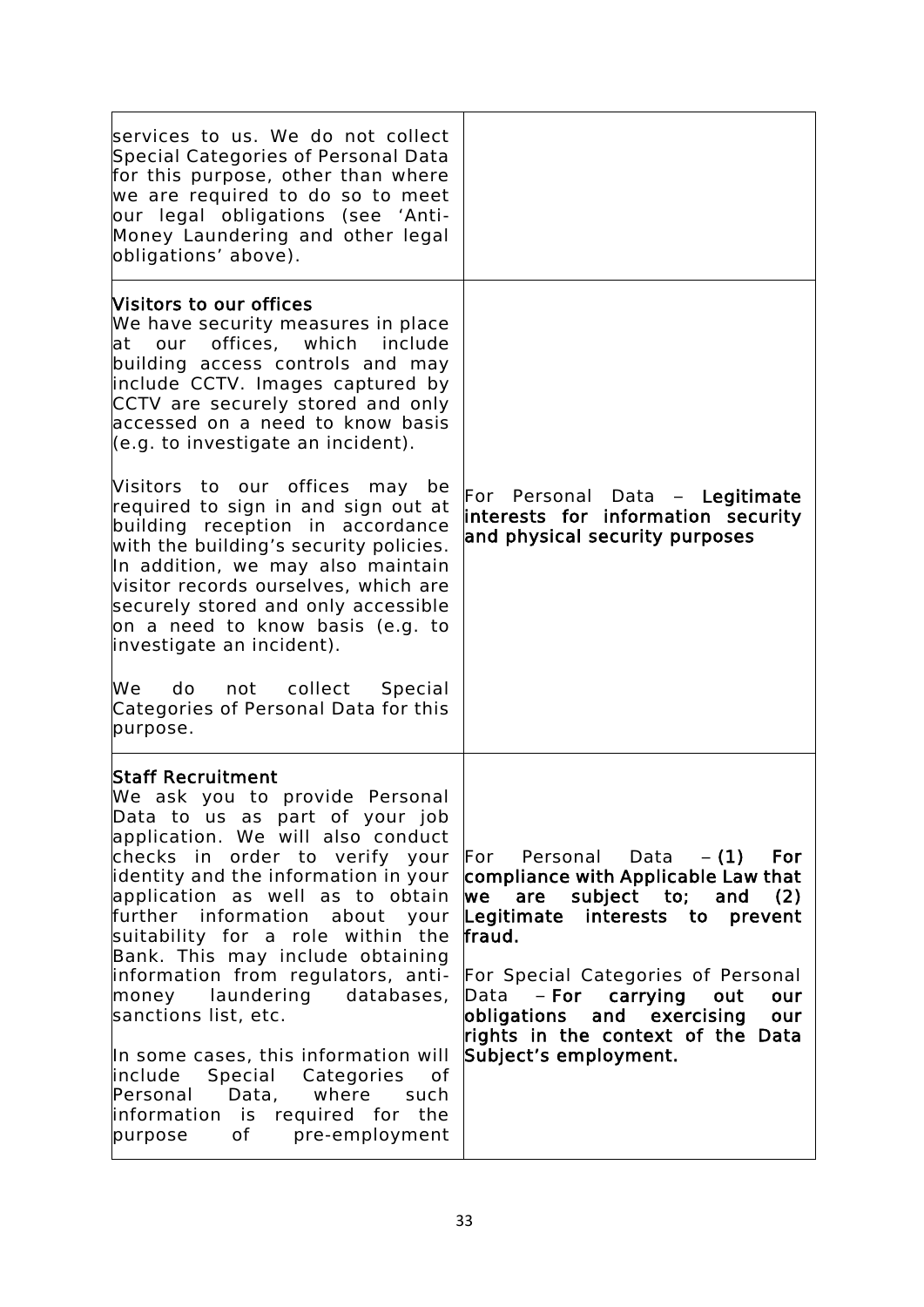| verification checks or other<br>employment-related Processing.                                                                                                                                                      |  |
|---------------------------------------------------------------------------------------------------------------------------------------------------------------------------------------------------------------------|--|
| Former Staff<br>We retain Personal Data of former For all Personal Data - For<br>staff members to the extent that we compliance with Applicable Law that<br>have a statutory obligation to do so. We are subject to |  |

## <span id="page-33-0"></span>12. Consent

We do not generally Process your Personal Data based on your consent (as we can usually rely on another lawful basis). Where we do Process your Personal Data based on your consent, you have the right to withdraw your consent at any time. To withdraw your consent, please contact us using the contact details mentioned in Section 7 above.

#### <span id="page-33-1"></span>13. Do we share your information with anyone else?

We do not sell your information nor make it generally available to others. However, we may share your information in the following circumstances:

- We may Process Personal Data of clients, or representatives or beneficial owners of clients, through screening databases or search engines for identity verification or background screening.
- While providing our services, we may require the assistance of various external professional service providers, based in or out of the DIFC. The use of these external service providers may involve the service provider receiving your Personal Data from us, and some transfers of Personal Data may be made to countries or jurisdictions with data protection or privacy laws that are not adequate in comparison with the Law. Where any such transfers of Personal Data to non-adequate jurisdictions (as defined by the DIFC Commissioner of Data Protection) take place, we take appropriate data security measures to protect Personal Data in accordance with the Law.
- We use the support services of various external companies to help us run our business efficiently, particularly in relation to our IT systems. Some of these services (such as email hosting and data backups) may involve the service provider Processing your Personal Data. Some transfers of Personal Data may be made to countries or jurisdictions with data protection or privacy laws that are not adequate in comparison with the Law. Where any such transfers of Personal Data to non-adequate jurisdictions (as defined by the DIFC Commissioner of Data Protection) take place, we take appropriate data security measures to protect Personal Data in accordance with the Law.
- With other banks to help trace funds where you are a victim of suspected financial crime and you have agreed for us to do so,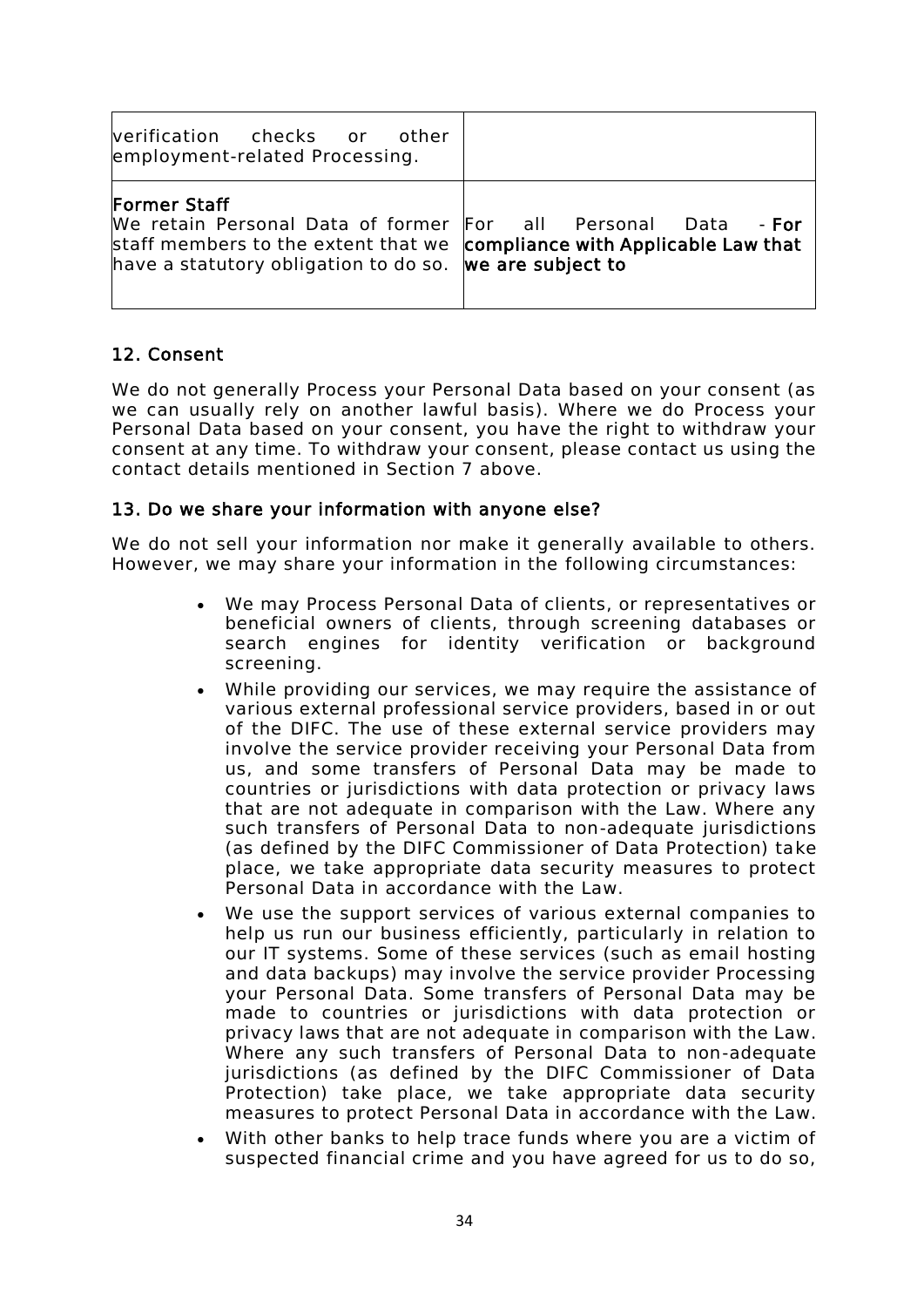or where we suspect funds have entered your account as a result of a financial crime.

- With debt collection agencies and credit reference and fraud prevention agencies.
- We may share your Personal Data with other third parties, such as relevant regulators or other authorities, where we are required to do so to comply with legal or regulatory requirements.

In each case where we share your Personal Data with other parties, whether or not in an adequate jurisdiction (as determined by the DIFC Commissioner of Data Protection), we take appropriate data security measures and ensure that the relevant party is contractually required to keep such Personal Data safe, secure and confidential in accordance with the minimum standards under the Law.

# <span id="page-34-1"></span><span id="page-34-0"></span>PART D – OTHER IMPORTANT INFORMATION

#### 14. Keeping your Personal Data safe

We implement appropriate steps to help maintain the security of our information systems and processes and prevent the accidental destruction, loss, or unauthorised disclosure of the Personal Data we Process.

#### <span id="page-34-2"></span>15. Profiling and automated decision making

We do not use profiling (where an electronic system uses Personal Data to try and predict something about you) or automated decision making (where an electronic system uses Personal Data to make a decision about you without human intervention).

#### <span id="page-34-3"></span>16. How long do we keep your Personal Data?

We retain your Personal Data in accordance with our data retention policy which categorises all the information held by us and specifies the appropriate retention period for each category of information. Those periods are based on the requirements of the relevant laws and regulations of the DIFC and the Dubai Financial Services Authority (DFSA), and the purpose for which the information is collected and used, taking into account legal and regulatory requirements to retain the information for a minimum period, limitation periods for taking legal action, good practice and our business purposes.

## <span id="page-34-4"></span>17. Cross-border transfers of your Personal Data

Normally, we do not transfer Personal Data outside the DIFC, other than in the specific circumstances indicated in Section 13 above.

Where any such transfers of Personal Data to non-adequate jurisdictions (as defined by the DIFC Commissioner of Data Protection) take place, we take appropriate data security measures and put in place a contract with the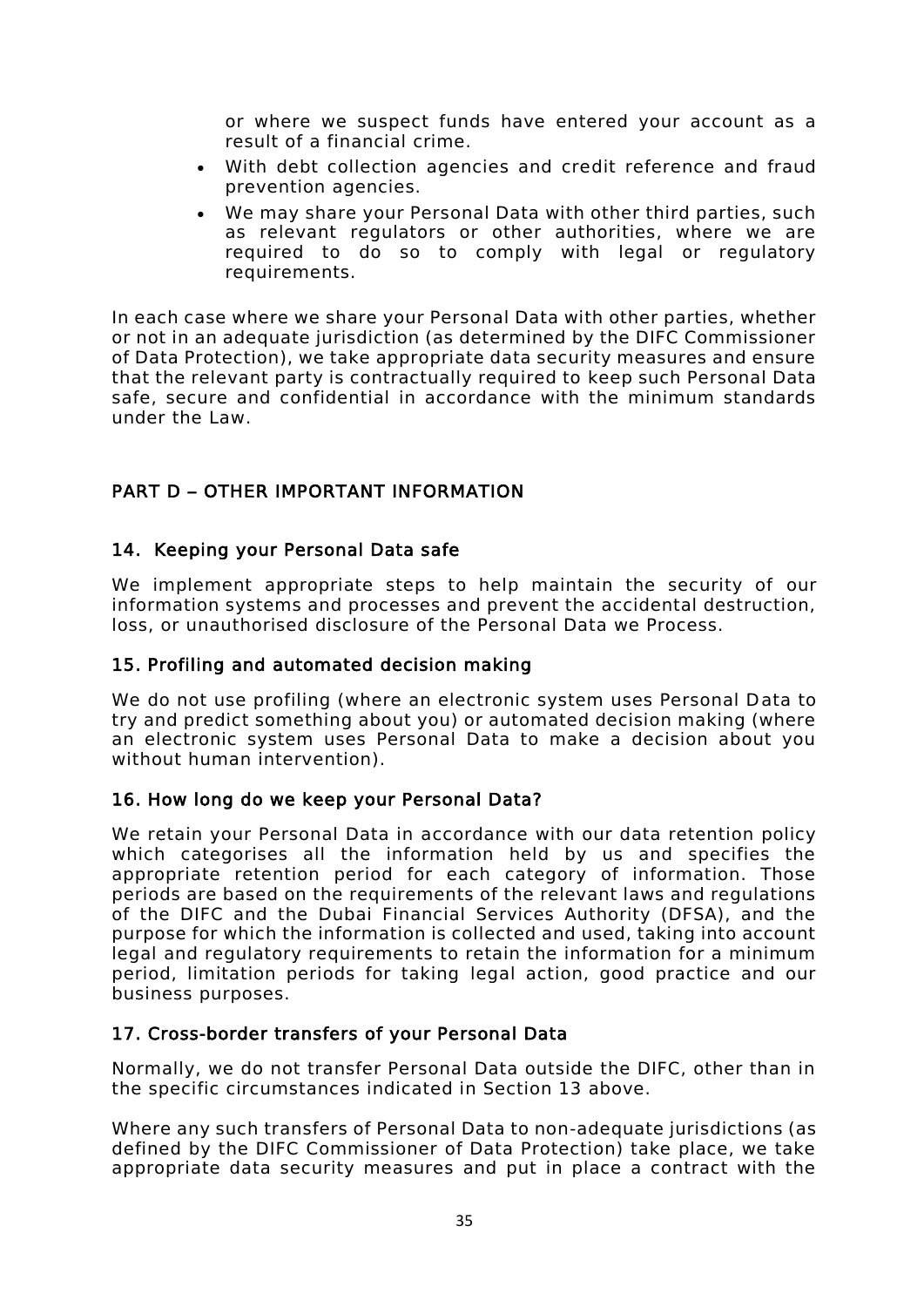relevant third party that includes the standard international data transfer contractual terms approved by the DIFC Commissioner of Data Protection, in accordance with the Law.

# <span id="page-35-1"></span><span id="page-35-0"></span>PART E – YOUR RIGHTS

# 18. Contacting us and your rights

If you have any questions in relation to our use of your Personal Data, please email us using the contact details provided in Section 7 above.

Subject to certain exceptions outlined in the Law, you have the right to require us to:

- provide you with further details on the nature of your Personal Data held by us and the use we make of your Personal Data, including any sharing or transfer thereof;
- provide you with a copy of the Personal Data we hold about you;
- update any inaccuracies in the Personal Data we hold about you;
- delete any of your Personal Data that we no longer have a lawful basis to use or that you have withdrawn your consent for us to Process;
- where Processing is based only on consent, stop that particular Processing by withdrawing your consent;
- object to any Processing based on our legitimate interests unless our reasons for undertaking that Processing outweigh any prejudice to your data protection rights;
- restrict how we use your Personal Data during such time that the accuracy of the Personal Data, the lawful basis for Processing your Personal Data or our overriding legitimate interest in continuing to Process your Personal Data, is being contested by you; and
- transfer your Personal Data to you or a third party in a structured, commonly used and machine-readable format, to the extent that such Personal Data is automatically Processed and where the lawful basis for such Processing is your consent or for the performance of a contract.

In certain circumstances, we may need to restrict your rights in order to safeguard the public interest (e.g. the prevention or detection of crime) and our interests (e.g. responding to regulatory requests), or in accordance with other exceptions and limitations specified in the Law.

## <span id="page-35-2"></span>19. Your right to complain

If you are not satisfied with our use of your Personal Data or our response to any request by you to exercise your rights, or if you think that we have breached any relevant provision of the Law, then you have the right to complain to the authority that supervises our Processing of your Personal Data.